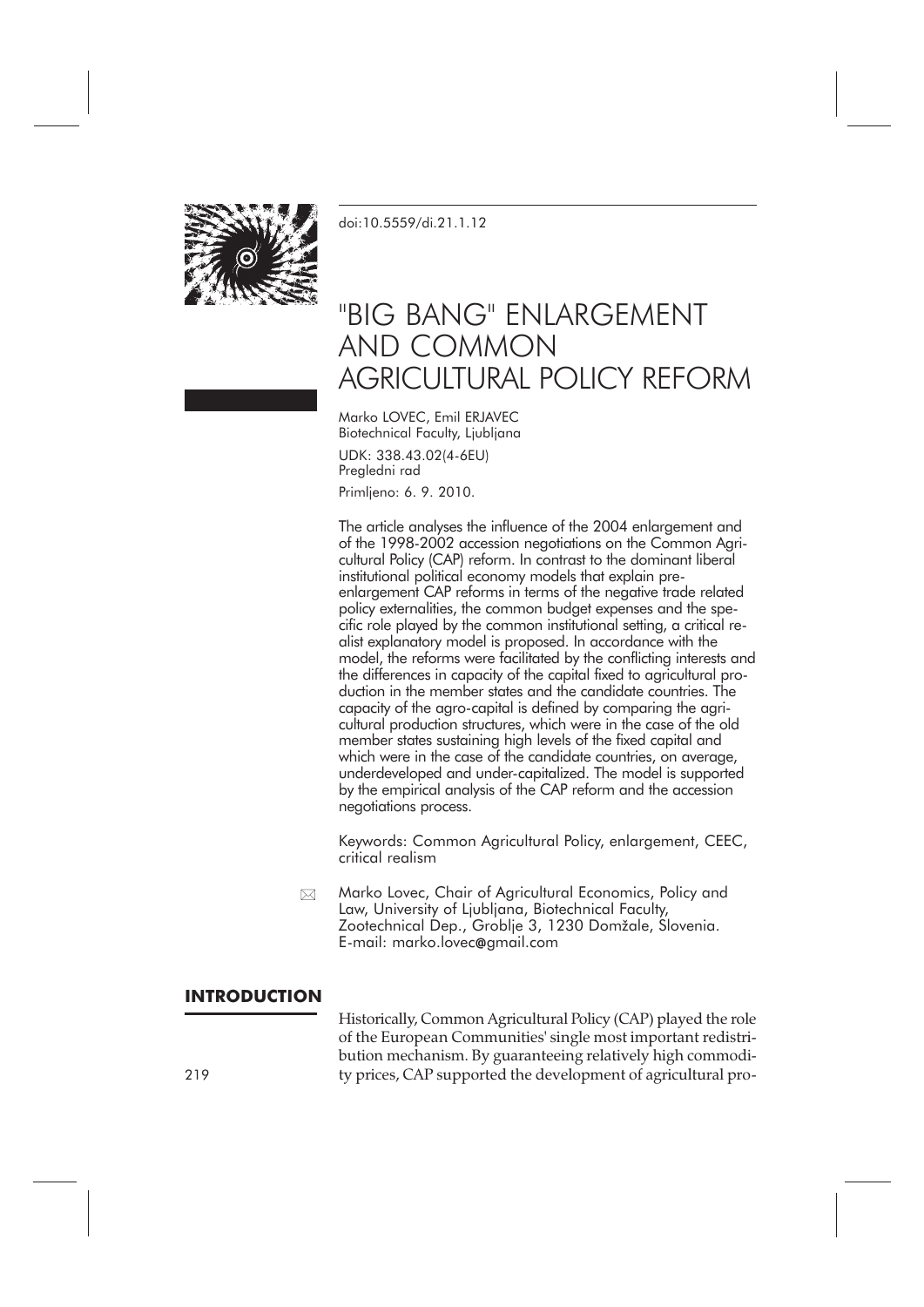LOVEC, M., ERJAVEC, E.: "BIG BANG"...

ductivity. On behalf of the common market and common policy financing, member states with the highest agricultural production relative to consumption levels were beneficiaries of CAP (Tracy, 1993).

Compared to EU-15, CEEC's<sup>1</sup> total GDP was about  $4\%$ , their total agricultural output around 30% and the farming population approximately equaled the old EU's 20 million farmers (Gorton and Davidova, 2001). On average, CEEC's agricultural sectors were extensive and underdeveloped (OECD, 2002). Under a high product supports based CAP regime, their agriculture would face substantial financial inflows and productivity increases (Buckwell and Tangermann, 1997; Münch, 2000). From the eighties on, the EU was already coping with excessive production and high costs related to it. Since production exceeding market demand had to be financed through the common budget, increased budget expenses provoked disputes between member states. Furthermore, the dumping of agricultural products on world markets triggered trade wars.

In 1992, a year before enlargement criteria were established in Copenhagen, the Council of Agriculture agreed on a profound CAP reform. "MacSharry's" reform, decreasing institutional prices and introducing compensatory payments, was commonly related to the GATT Uruguay Round Agreement, regulating agricultural subsidies (URAA) (Coleman and Tangermann, 1999; Moyer and Josling, 2002). The Agenda 2000 reform from 1999, when accession negotiations on the agriculture chapter began, and the Mid-Term Review Reform (2003), agreed just after accession negotiations were concluded, phased-out most of the production based supports and instituted direct payments and program-based rural development supports. Following the liberal institutional model based explanation, growing expenses, institutional setting and its changes enabled the building of support for the reform "liberalizing" CAP, with supports, decoupled from the current production now explicitly targeting "new multifunctional" (economic, social and environmental) objectives (Garzon, 2006, 2007, 41; Swinnen, 2008).

We find this interpretation of the reforms problematic. First of all "direct payments" (more than 60% of post-reform CAP expenses) were nothing else than total historical supports allocated to an individual farm, now paid in the form of a single annual payment. In contrast to CAP's newly declared objectives, there was little change in aggregate agricultural subsidies or their allocation. Thus, the decoupling of supports seemed to merely respond to internal and world productivity pressures on the capital fixed to agricultural production (land, agro-technology, infrastructure), levied by intensive industri-220 al farms (Potter and Tilzey, 2007, 1297-1300). Since new sup-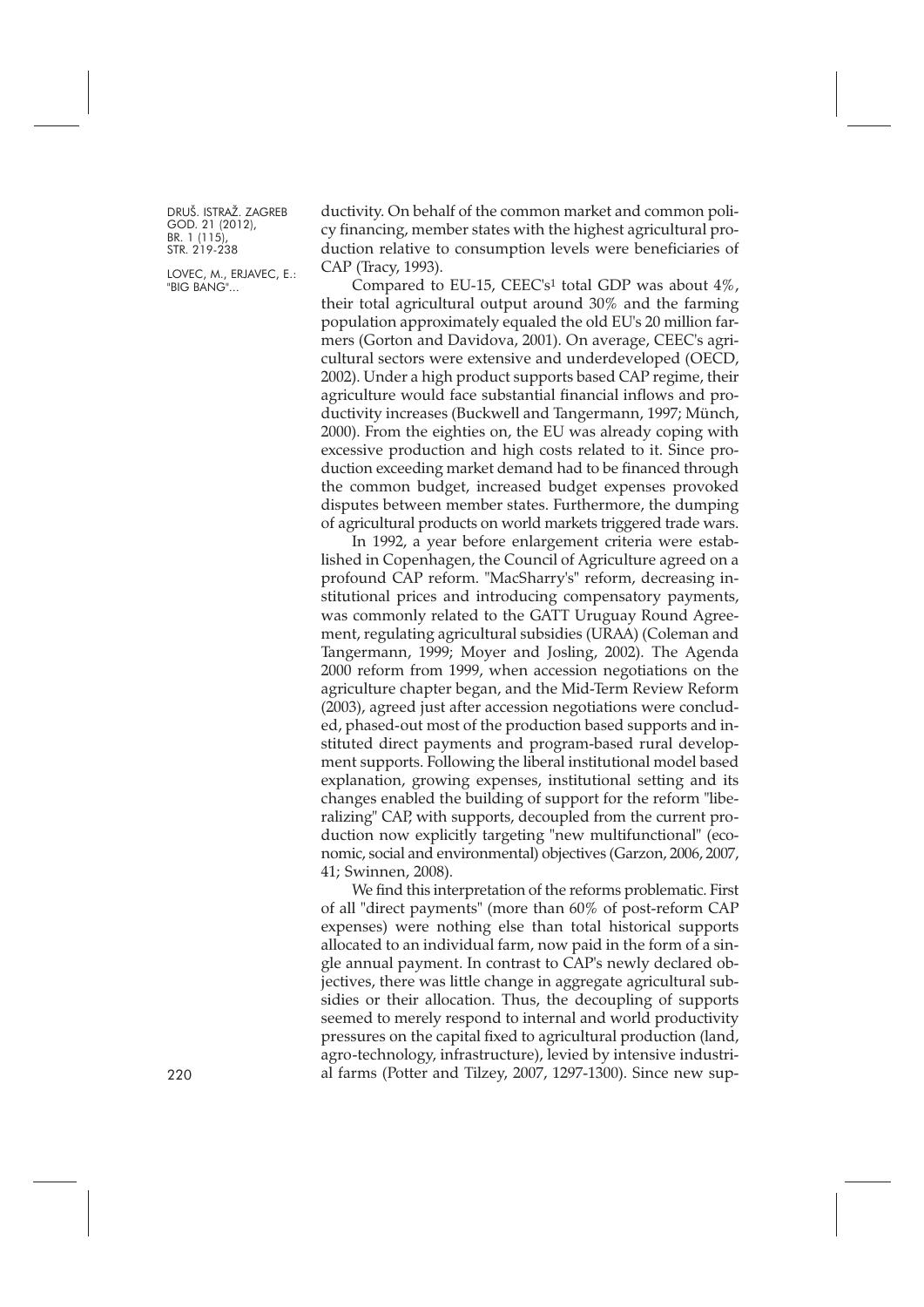LOVEC, M., ERJAVEC, E.: "BIG BANG"...

port mechanisms basically fixed the supports to the agricultural production factors (Schrader, 2000, 231) (H1) *the mechanisms reform preserved the interests of the agricultural production based capital, pressured by productivity development and globalization (europeization) of agro-food networks.*

New support mechanisms increased price pressures on production. But since CEEC's historical production was relatively high (compared to their GDP based contributions to the common budget) direct payments would still provide for substantial financial transfers to their agricultural sectors (Ackrill, 2003). The European Commission (EC, 2002a) argued that high direct supports would have suboptimal effects for modernization of the CEEC's agriculture. However, the financial discipline principle, applied in a manner of balancing member states' contributions with payments received from the CAP budget, in contrast to achieving extremely little in terms of CAP's general efficiency, severely curbed the CAP based financial transfers to CEECs. In order to respect the financial discipline commitment, CEECs had to comply with provisions limiting the phasing-in of direct payments (Swinnen, 2003). Such multiple-speed development of the CAP was further strengthened by the rural development supports, specifically targeting multifunctional objectives, which demanded for national/regional co-financing and capital intensive programs (EC, 2003). The reason for CEEC's conformity with such arrangement seemed to be the fact that CEEC's agriculture mostly consisted of semi-substantial farms with low capital levels and low returns. Thus (H2) *the pre-enlargement reforms accommodated CAP to the relative spatial development of the agro-food capital*.

For the liberal institutional model, the EU's institutional setting played a vital role. In the final phase of the negotiations, candidate countries conformed to the arrangement under which the economic position of their agriculture would be only nominally improved (Schrader, 2000, 238). This seemed to be related to the impact that the highly institutionalized debate over the common budget had on the enlargement process (Daugbjerg and Swinbank, 2004). However, as far as CEECs are concerned, the budgetary aspect of the distributional bargaining related to the CAP and the enlargement merely reflected the weak role of CEEC's agricultural production based capital. Thus, (H3) *the reform and the enlargement processes were determined by the structural power exerted by the locus of agricultural production dependent capital.*

In contrast with the common explanations, the model proposed stresses the importance of the enlargement for understanding the developments in the contemporary CAP. In chapter 2, the standard liberal institutional approach towards the 221 CAP reforms is contrasted with the critical realist approach.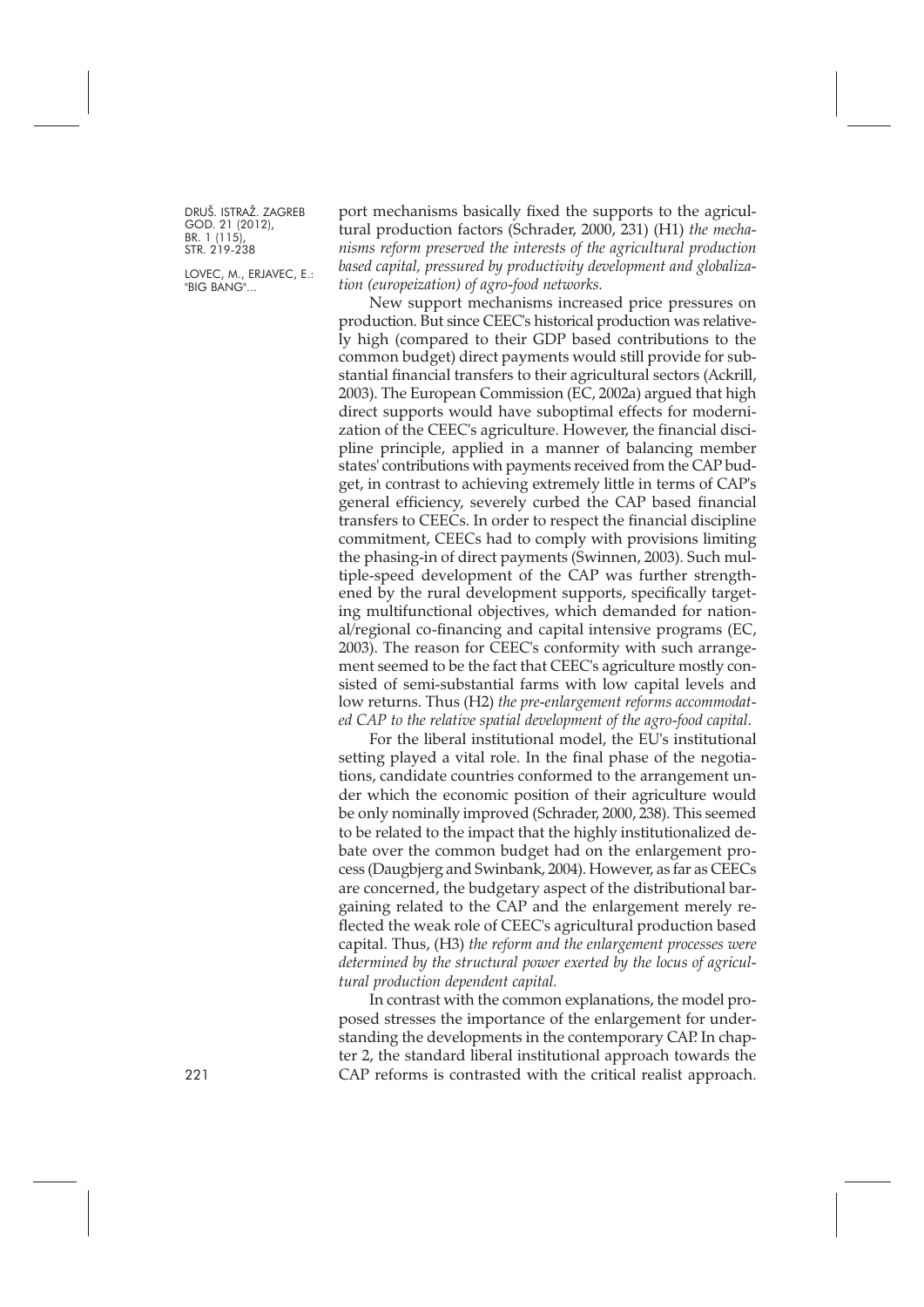LOVEC, M., ERJAVEC, E.: "BIG BANG"...

Chapter 3 establishes structural factors shaping the globalization of the "agricultural welfare state" (H1) and chapter 4 applies the explanation to the case of integration of CEEC (H2). Chapter 5 demonstrates how institutionally-specific characteristics of the accession negotiations process were shaped through structure of interests (H3). We conclude our text by discussing the implications of our analysis for understanding of the CAP and of the EU project "beyond" the "common" perspectives.

#### **THEORETICAL FRAMEWORK FOR THE RESEARCH**

Following the common argument based on the liberal institutional approach, the modernization of agricultural production raised CAP budget costs and increased negative externalities in terms of distribution of costs between the member states, as regards global trade, development and environment. Different lobbies increased the pressure for liberalization of agricultural production and trade (Daugbjerg, 1997). In addition, new pressure groups emerged in the CAP field (e.g. environmental NGOs), demanding for sustainable agricultural practices and defending traditional family farm based agriculture (Garzon, 2007, 16-7). The 1992-2003 CAP reforms made a distinction between raw agricultural products, the price of which was considered to be left to the market, and "joint-products" of agricultural production practices, such as economic viability of rural areas, animal welfare, protection of animal habitats etc. Since most of the latter were considered to be important public goods, it was decided that they would be supported through modification of the CAP mechanisms (EC, 2003).

New issues and actors as well as global pressures on EU's policies have influenced CAP reforms. Simultaneously, reforms were affected by specific institutional characteristics, defining the EU as a three level (super-state, inter-state and state- -level) polity (Moyer and Josling, 2002). EU enlargements in the eighties and nineties have increased the complexity of strategic coalitions made in the European Council, thus increasing the role of the European Commission and its services, claiming to be representing the interests of EU's consumers and taxpayers. The installment of multi-year financial agreements replacing the annual budgets further made the institutional setting more pro-reform biased. Due to the enhanced transparency of financial redistribution and of the common budget related moral hazard, contributors to the common budget pressured for budget stringency (Cunha, 2004; Daugbjerg and Swinbank, 2004; Swinnen, 2008).

The problem of discrepancy between "liberalization" and "multifunctional goals" discourse and practice, which we have 222 pointed out in the introduction, is that it is not simply empiri-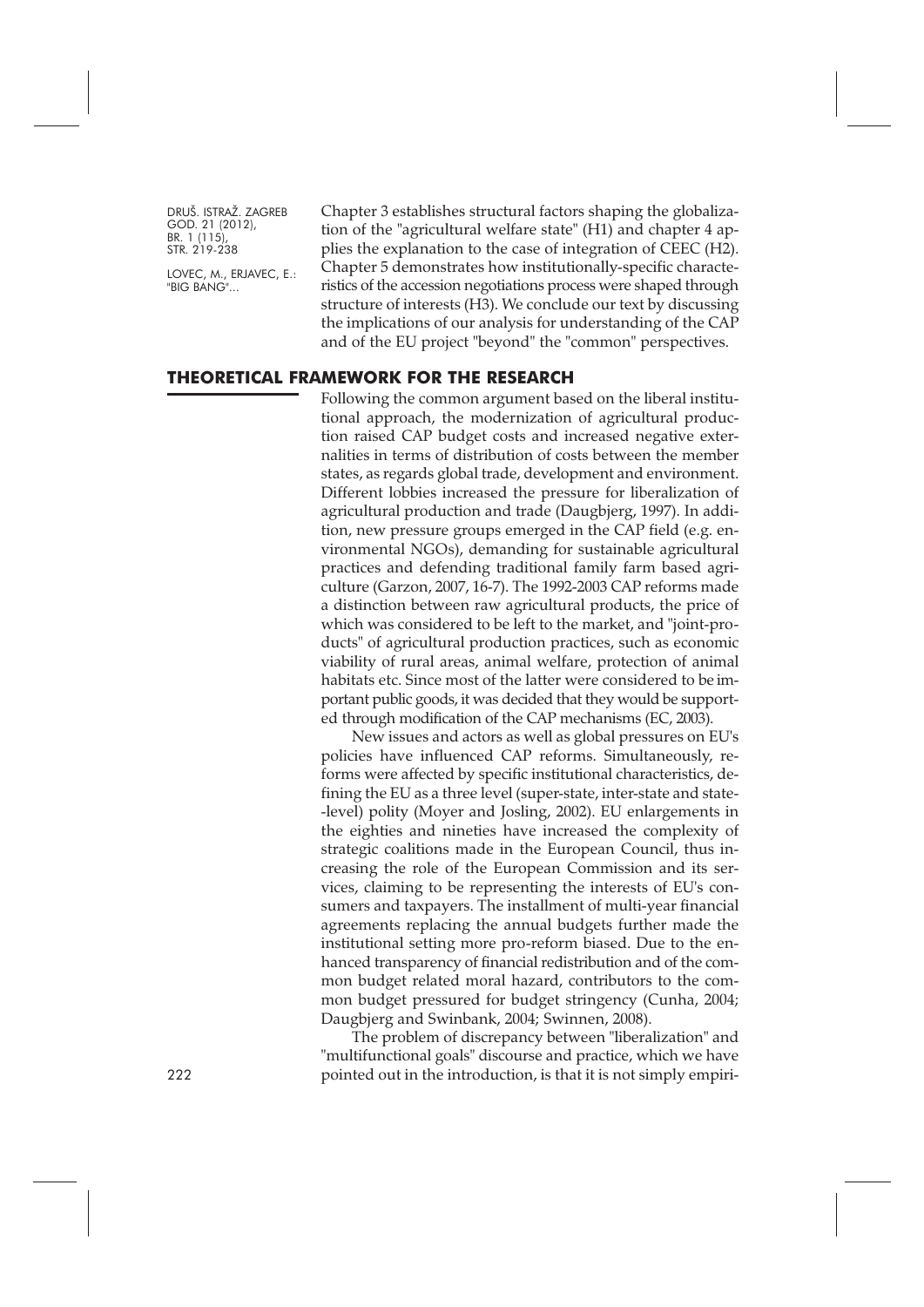LOVEC, M., ERJAVEC, E.: "BIG BANG"...

cal. In fact, the dominant CAP reform discourse is based on a valid epistemic practice – the practice of institutionalized reform process. However, we do doubt that this practice is per se a robust limit of relevant knowledge-claims. The issue here is essentially methodological (Wight, 2006, 31-2; Jackson, 2011, 196-200). By "methodological" we mean the theory of validity of knowledge-claims. The liberal institutional framework applies empiricist methodology which basically universalizes individual pragmatic validity criteria.2 There are at least two potential problems with such an approach. Firstly, conventions, enabling the agency to reason about its behavior, may not be "neutral" to practice. Secondly, conventions may not be the limits (determinants) of the practice. The former argument usually divides positive and reflexive epistemologies. Reflexive epistemologies point to the interest biased discourses (or in fact any other social institutions). However, "multifunctional" and "liberal" discourses demonstrate the transformation of the criticism of the old protectionist CAP into a new "dominant" CAP discourse, basically leaving its distributional practice unchanged. This leads to the second problem, indicating that conventions do not limit or simply determine practical struggles, but depend on underlying structural tendencies which find their expression in social institutions (discourses). "The role of political action and policy-making /.../ the way agency is being realized through political action and the deployment of different discursive practices, point on/ the relationship between deepest structural tendencies and policy trends and the way these are constituted in relation to, and mediated through, the agency of individual land managers and other actors" (Potter and Tilzey, 2005, 583).

The first, reflexive point and the second, realist point, are fundamental to critical realism. By observing the transformations and tensions in social institutions, critical realism tries to determine dispositional properties of the objects, approximating a "mind-independent world" (Patomäki and Wight, 2000, 223; Kurki, 2008, 198, 286).

In spite of the "deep" methodological difference between the two frameworks, on the level of concrete methods, both can be pluralist. For our research, we have used academic papers on the enlargement and CAP reform in the observed period, think tank policy papers and analyses, formal statistical data, published and unpublished records of the Ministry of Agriculture, Forestry and Food, of the Governmental Office of Foreign Affairs of the Republic of Slovenia (NTARS 2000), as well as information gathered through interviews with various participants in the negotiating process, including the EC 223 (DG Enlargement, DG Agriculture), member states (national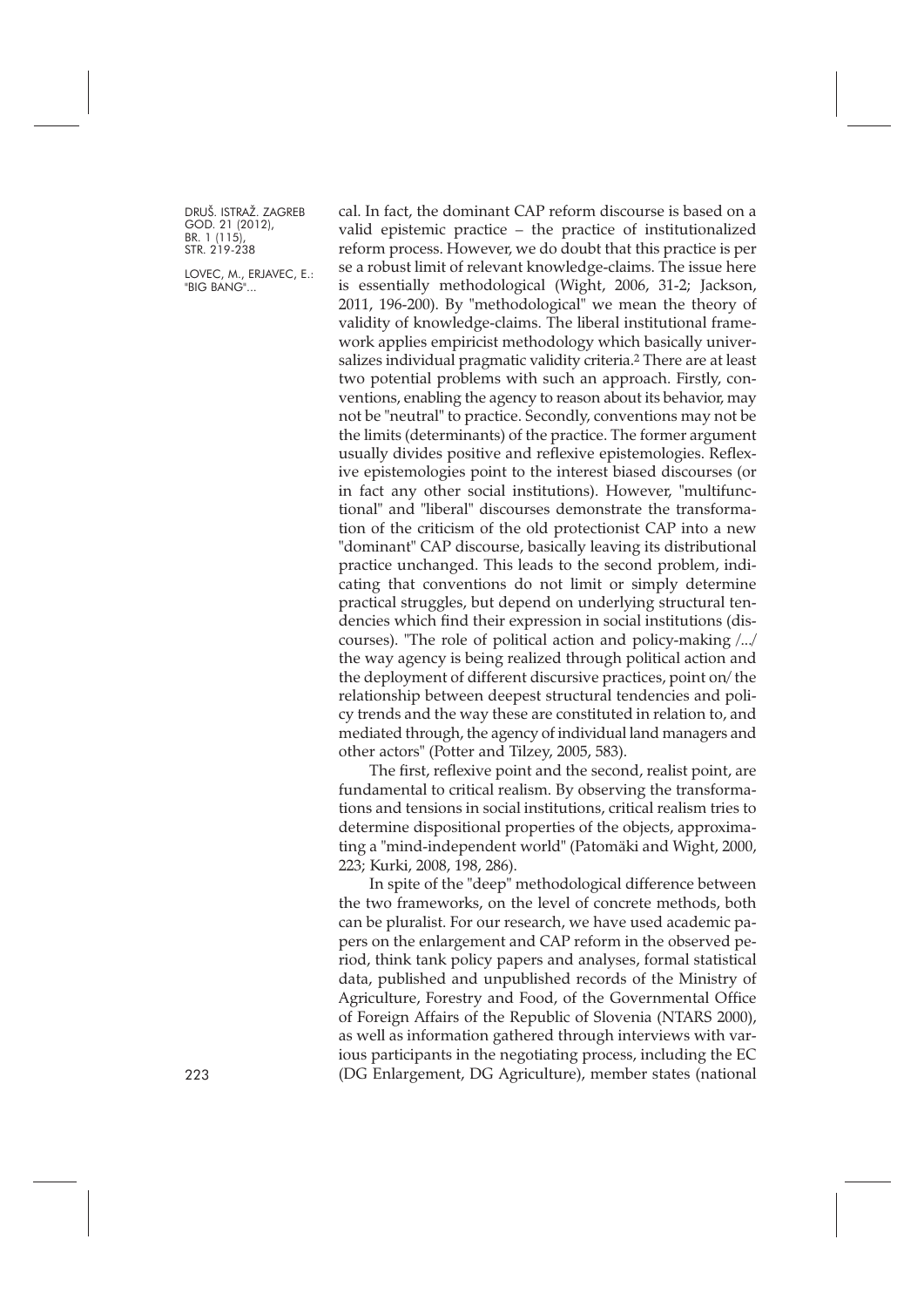**O** TABLE 1<br>Liberal institutional Liberal institutional and critical realist explanatory framework

ministries for agriculture in Austria, Germany, Spain, Ireland, the Netherlands, Italy, Great Britain, and Sweden), and candidate countries (Poland, Hungary, Estonia, Cyprus, and Slovenia). The interviews were conducted by one of the authors between September 1998 and December 2002.

| Reform<br>dimensions              | Liberal institutional                                                                                                                                                                                                                    | Critical realist                                                                                                                                                                         |  |  |
|-----------------------------------|------------------------------------------------------------------------------------------------------------------------------------------------------------------------------------------------------------------------------------------|------------------------------------------------------------------------------------------------------------------------------------------------------------------------------------------|--|--|
| Globalization<br>of agriculture   | • Productivity growth increased<br>expenses and negative externalities<br>• New actors, expectations and<br>priorities emerged (environment,<br>global trade)                                                                            | • Strategies of intensive agricultural<br>producers and of owners of capital<br>fixed to agricultural production<br>(land, agricultural machinery etc.)<br>(H1)                          |  |  |
| Enlargement                       | • Current CAP would produce<br>suboptimal effects: excessive sup-<br>ports, additional productivity<br>increases and policy lock-in. Thus,<br>phasing-out of production based<br>supports and financial discipline<br>were strengthened. | • CAP was accommodated in order<br>to prevent redistribution of subsi-<br>dies to CEEC's semi-substantial<br>agriculture, operating on the basis<br>of low rents and low capital<br>(H2) |  |  |
| Role of<br>common<br>institutions | • CAP mechanisms were accommo-<br>dated to the context of the enlarged EU<br>• Enlarged Council strengthened<br>the role of EC, common financing<br>triggered pressures for budget<br>stringency                                         | • Institutional characteristics of<br>the process were merely a medium<br>for the structural power<br>exerted by the locus od agricultural<br>production dependent capital<br>(H3)       |  |  |

#### **GLOBALIZATION OF AGRICULTURAL WELFARE STATE**

For almost thirty years, in European Communities, agricultural product prices were agreed on the agricultural ministers' level at the beginning of each marketing year. They were sustained above the world prices using mechanisms like tariffs, institutional buy-outs and export subventions. Thus, CAP supported European agricultural production. Yet, effects of the European agricultural welfare state were controversial; subsidies were highly concentrated on the margin of most productive farmers with around two thirds of the subsidies being capitalized in input prices (land, agro-machinery, chemicals). CAP was also redistributing economic resources between European Communities' members with those producing the most (historically, this was France) being CAP beneficiaries (Tracy, 1993).

The overproduction problem was immanent to CAP. Pro-224 duct based supports were increasing output in contrast to a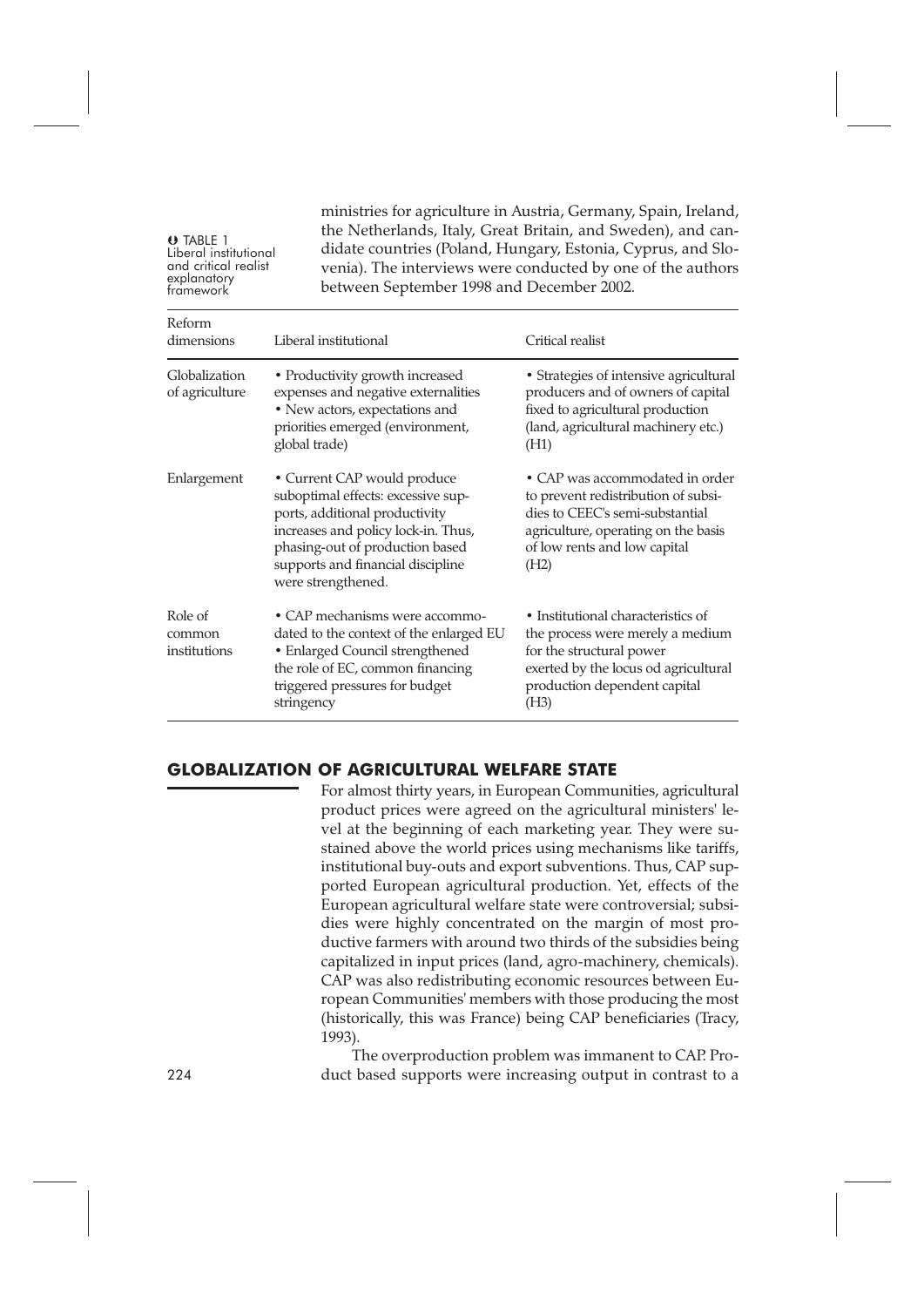LOVEC, M., ERJAVEC, E.: "BIG BANG"...

relatively inelastic demand for food. Lowering of institutional prices, which would be a normal reaction, was politically unacceptable for at least two reasons; there was a gap between highly productive industrial farms and less productive "family farms", with the latter being concentrated in specific regions or member states. Secondly, the shrinking of the agricultural production sector would especially harm the interests related to the scope of the factor use per se (interests of fixed capital). Thus, productivity growth even provoked pressures for higher supports. In the eighties, product surpluses grew into mountains of grain and rivers of milk. Since excessive production had to be financed through the common budget (e.g. export subventions), the eighties saw a dramatic increase in CAP budget costs (Ritson and Harvey, 1997).

Communities' members contributing relatively more than receiving from the common budget, like the United Kingdom, Germany and the Netherlands, faced an additional distributional burden.3 Under the influence of the GATT Uruguay Round negotiations, the 1992 MacSharry reform lowered agricultural commodities prices and introduced payments compensating farmers for the revenue lost. The 1992 reform basically fixed part of the supports to the past production and partly neutralized the effects of productivity development on different types and geographies of agro-capital. A larger share of CAP was now financed from the CAP budget (by European taxpayers).4

The successful conclusion of the Uruguay Round Agreement on Agriculture (URAA) in 1994 established a "color box" terminology for agricultural policy mechanisms. Export subsidies, tariffs and other price (production) distorting measures ("amber box"), were constrained by limitations and considered to be eventually phased-out. The EU's compensatory payments as well as specific US support schemes ("blue box") were temporarily allowed since they were interpreted as "supports targeting limiting of the production". Investments in rural infrastructure, compensations for specific production practices and other "market non-distorting measures" ("green box") remained unconstrained (Coleman and Tangermann, 1999).

A new global regime, regulating agricultural subsidies and trade, emerged with the political discourse of G7, GATT and OECD regarding the need to contain global negative externalities on behalf of CAP-like protectionist and mercantilist policies (Buckwell and Tangermann, 1997; Moyer and Josling, 2002). However, in practice it was merely accommodating strategic interests of the agro-food industry and of fixed agro- -capital to intense productivity growth. Limitations to "trade- -distorting" measures speeded up concentration in global agro-225 -food production, processing, distribution and retailing. A-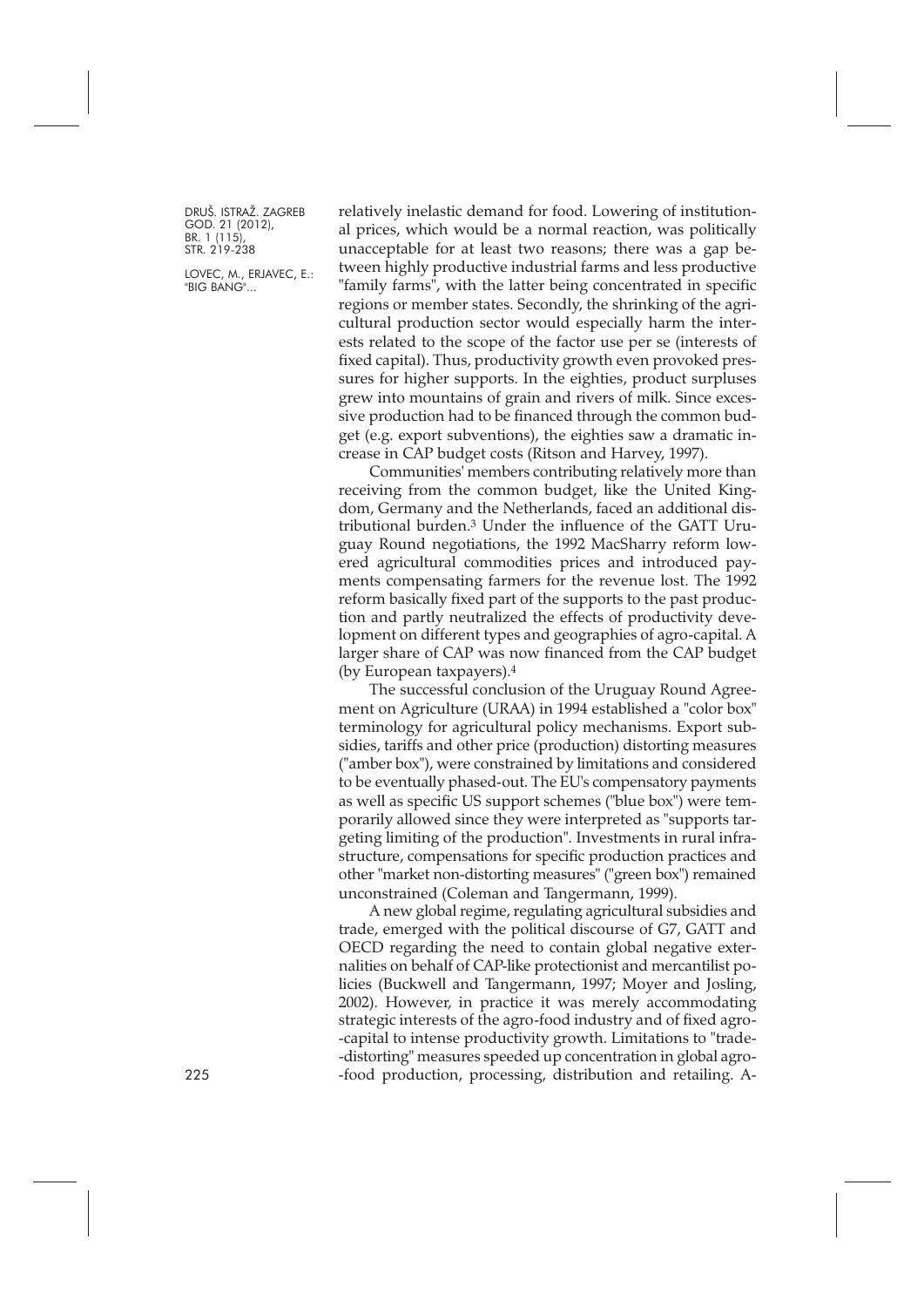LOVEC, M., ERJAVEC, E.: "BIG BANG"...

 $\Rightarrow$  FIGURE 1 Distribution of the CAP budget (financial shares % of central mechanisms)

gricultural commodity prices were now being increasingly determined by specialized highly productive farms (Potter and Tilzey, 2007, 1294, 1296). The 1992 CAP reform, which left the size and the structure of agricultural supports allocation almost unchanged (Garzon, 2007, 28-9), both subsidized the role of European agro-food industry in concentrated global trade networks and preserved the agricultural production related interests of fixed agro-capital.

The Agenda 2000 CAP reform further decreased product prices and increased compensatory payments. It established the "rural development pillar", allocating approximately 10% of CAP budget funds for agro-environmental targets and rural development programs. The 2003 Mid-Term Review ("Fischler's Reform") decoupled most of the price and production based supports and introduced direct payments schemes – under these schemes, qualifying for the WTO green-box, supports only required to "keep the agricultural land in good condition". In accordance with the EC (2003), post-reform CAP no longer supported farmers for producing beyond the costs recognized by global markets, but only compensated them for extra costs of providing for specific common public goods and positive externalities (Garzon, 2007, 41).



Environmental NGOs became active in the field of CAP reforms in the late eighties. The 1996 BSE and dioxin crises opened the food safety question, several farm lobbies and political parties began to defend the traditional family farm concept (Potter and Lobley, 2004). However, as Schrader demonstrated (2000, 232), the reformed CAP was far from being first best policy choice for the declared multifunctional objectives. "Green CAP" was a paradox in itself, since complete phasingout of CAP, now subsidizing farmers to produce and not to produce, would per se provoke the biggest decrease of agricultural pressures on the European environment.

One could still claim that reforms were provoked by the institutional arrangement under which an increasing share of CAP expenses were now financed from the budget. Reformist 226 members (UK, Netherlands, Germany), contributing most to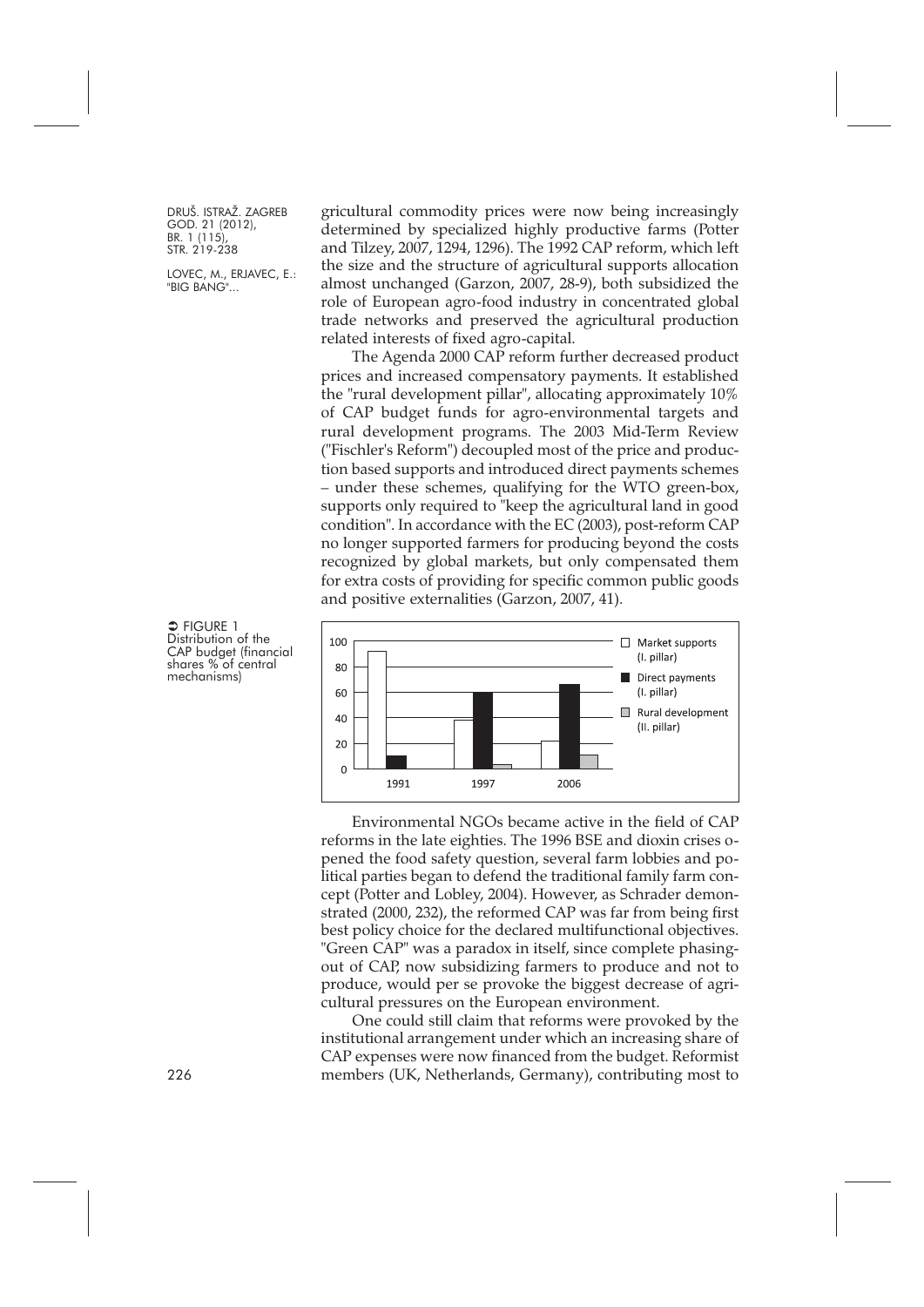LOVEC, M., ERJAVEC, E.: "BIG BANG"...

the common budget, joined by Sweden in 1995, pressured to curb the budget imbalances (Ackrill, 2003; Garzon, 2006). Yet, reforms did little to change the distribution of CAP subsidies and prior to the 2004 enlargement did not even stop the CAP budget growth (Footnote no. 4). In contrast to the institutional argument, member states' priorities basically reflected effects of global productivity developments on the types of their agricultural structures. Between the member states and in their domestic debates, there were increased cleavages between agricultural syndicates with some defending intensive "market" agriculture and others defending traditional and organic agriculture (Potter and Tilzey, 2007, 1297). Decoupling of supports enhanced the market role of intensive producers and payments, targeting multifunctional goals, preserved the rents of fixed capital owners by continuing the employment of production factors like land.<sup>5</sup> France, with both highly intensive crop farms in the Paris basin and less concentrated production in southern regions, remained a big CAP beneficiary. The UK's extensive landowners heavily benefited from agro-environmental schemes as well (Lowe et al., 2002). These structural characteristics were determining decision-making on CAP reform much more than the overall effects CAP had on the economies of these countries, thus explaining the continuous asymmetries in CAP's effects on EU members.

Agricultural policy developments in OECD countries were similar (e.g. Conservation Security Program under the 2002 US Farm Act; Potter and Tilzey, 2007, 1295; Potter and Lobley, 2004). The URAA had an in-built agenda for further liberalization of national agricultural policies. However, pressures on global and regional marginal agricultural production, instituted by the new global regime, triggered severe discontent. The Cairns Group6 demanded for thorough liberalization of agricultural support policies. The Doha Round was launched in January 2001 in Qatar, but negotiations have not led to a successful conclusion. CAP reforms were signaling that at least on the European continent, globalization of agriculture continued regardless.

#### **ENLARGEMENT AND CAP REFORM**

CEEC's agriculture, which was already extensive and underdeveloped, faced additional increases in labor intensity and decreases in agricultural productivity in the 1990s (Gorton and Davidova, 2001). They lost traditional export markets, many workers were driven back to rural areas. At the end of the 1990s, value added per agricultural worker in Poland and Romania was 8% and 6% of the EU level (Pouliquen, 2001, 6).

In 1991, the EU and individual CEEC began to sign "Euro-227 pean agreements", liberalizing mutual trade. In spite of CEEC's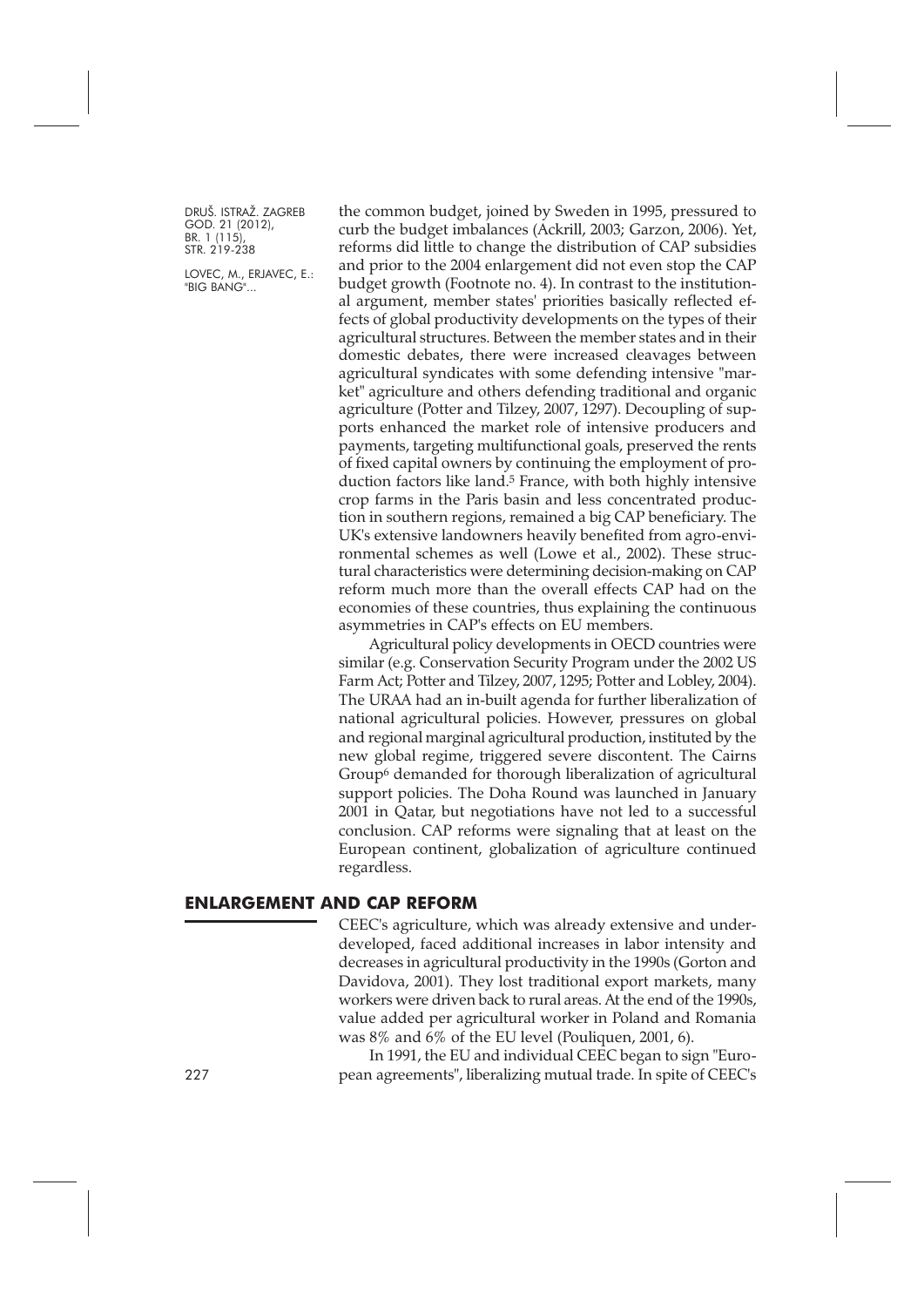| DRUŠ. ISTRAŽ. ZAGREB         | relative abundance and low price of agricultural production             |
|------------------------------|-------------------------------------------------------------------------|
| GOD. 21 (2012),              | factors, the EU's agro-food export to CEEC grew at much fa-             |
| BR. 1 (115),<br>STR. 219-238 | ster rates than the import (Table 2). The problem of CEEC's agri-       |
| LOVEC, M., ERJAVEC, E.:      | culture was the developmental gap between their production              |
| "BIG BANG"                   | structures and global industrial farming. An average Polish             |
|                              | dairy farm had three cows! Simultaneously, subsidized inten-            |
|                              | sive production from EU-15 was taking over CEEC's markets. <sup>7</sup> |
|                              | Trade liberalization and globalization of agro-food networks            |
|                              | changed little in terms of structural underdevelopment; incen-          |
|                              | tives to invest in CEEC's farming remained low and shares of            |
|                              | semi-substantial farms high. Capital intensive segments of the          |
| O TABLE 2                    | agro-food industry like food processing were facing greatest            |
| CEEC's agriculture           | pressures (Baker, 2002; Tangermann and Banse, 2000).                    |
|                              |                                                                         |

|                 | <b>GDP PPP</b><br>(% of EU-15<br>average)* | Agri-<br><b>GDP</b><br>(1988) | $%$ em-<br>ployed in<br>agri-<br>culture* | Agri-sur-<br>face (1997,<br>million ha) spending* | Food in<br>total con-<br>sumer | Agri-trade with<br>EU-15 (1993/2000, | billion dollars) |
|-----------------|--------------------------------------------|-------------------------------|-------------------------------------------|---------------------------------------------------|--------------------------------|--------------------------------------|------------------|
| <b>Bulgaria</b> | 24,1                                       | 14,5                          | 13,2                                      | 6,2                                               | 42,2                           | $-14,3$                              | 18               |
| Czech Republic  | 60,1                                       | 4,8                           | 5,5                                       | 4,28                                              | 21,3                           | $-113.3$                             | $-621,5$         |
| Estonia         | 38                                         | 7,1                           | 7                                         | 1,2                                               | 32,7                           | $-31,8$                              | $-184,3$         |
| Hungary         | 52,8                                       | 5,8                           | 6,5                                       | 6,2                                               | 34,9                           | 621,5                                | 530,4            |
| Latvia          | 29,2                                       | 7,4                           | 14,4                                      | 2,52                                              | 33,3                           | $-7,9$                               | $-163,4$         |
| Lithuania       | 29,5                                       | 11,3                          | 18,4                                      | 3,5                                               | 44,4                           | 3,3                                  | $-124$           |
| Poland          | 38,9                                       | 5,1                           | 18,7                                      | 18,47                                             | 30,8                           | $-254,6$                             | $-324,8$         |
| Romania         | 26,9                                       | 18,8                          | 45,2                                      | 14,79                                             | 38,5                           | $-332.9$                             | $-135,5$         |
| Slovakia        | 48,1                                       | 4,8                           | 6,9                                       | 2,44                                              | 26,2                           | $-77,5$                              | $-192,9$         |
| Slovenia        | 71,1                                       | 3,8                           | 9,6                                       | 0,78                                              | 20,1                           | $-82,6$                              | $-237,1$         |
| <b>CEEC</b>     |                                            | 7                             | 22                                        | 60,39                                             |                                |                                      |                  |
| $EU-15$         |                                            | 1,6                           | 5                                         | 134,26                                            | 15                             |                                      |                  |

\*2000/2001. Source: OECD, 2002; Baker, 2002; O'Callaghan, 2003, 174.

In June 1993, EU heads of states formally agreed on the enlargement criteria. "Copenhagen criteria" ("democratic institutions, market economy, ability to meet market forces of the EU and to fulfill membership obligations including the goals of political, economic and monetary union") reflected the liberal character of the enlargement project (Potter and Tilzey, 2007, 1292). When enlargement entered the agenda, it was argued that CAP would provoke a 15 billion  $\epsilon$  transfer to CEEC's agriculture, which was more than 70% of their 1999 agricultural GDP (Swinnen, 2003, 9). This would substantially pressure the CAP budget distribution, provoke further production increases and breaches of WTO commitments (Münch, 2000). Making new member states CAP beneficiaries would produce further policy lock-in (Daugbjerg and Swinbank, 2004, 109). Finally, the EC claimed (2002a) that extensive supports would be subop-228 timal for modernization of CEEC's agriculture.<sup>8</sup>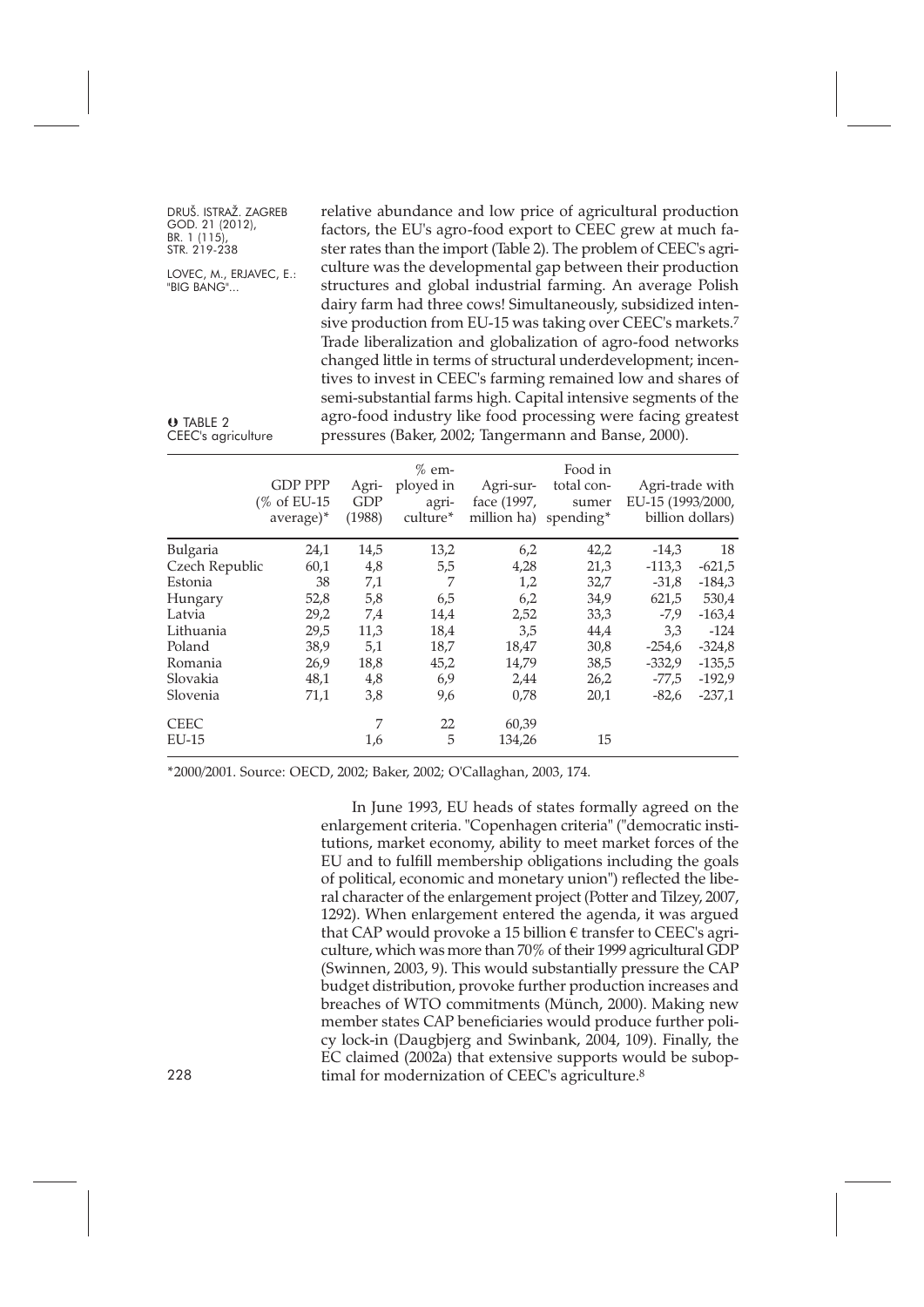LOVEC, M., ERJAVEC, E.: "BIG BANG"...

The Agenda 2000 reform, agreed at the Berlin EU Council in 1999 just before the accession negotiations on agriculture began, further fixed supports to historic yields and production entitlements. In 2000, direct payments represented as much as 69% (25,6 billion  $\epsilon$ ) of CAP budget expenses. Falling into the context of the failed Seattle WTO talks, the Agenda 2000 "liberalization" reform was specifically targeting CEEC's accession. Due to the nineties' modest protection levels and economic stress, CEEC's reference quantities for direct payments were relatively low and scattered around numerous small farms whose production in the post-reform period would be further pressured on behalf of the lower institutional prices. However, a vast number of farms still guaranteed substantial CAP budget transfer to CEEC. In accordance with analyses made, the accession of eight CEECs (without Romania and Bulgaria) in the post-Agenda 2000 CAP, would result in a 10 billion  $\epsilon$ increase in CAP expenses (with direct payments costs representing 65%) (Münch, 2000, 128; Daugbjerg and Swinbank, 2004, 101).

In the nineties, the debate on the CAP budget gained importance. Since CAP expenses were now financed from the common budget, this could be expected. During the negotiations, member states settled on a narrow financial frame, enforcing future budget stringency. Due to the fact that CAP budget contributions correlated with members' GDPs and CEEC's GDPs were relatively low (Schrader, 2000, 238), candidates were forced to agree on financial constraints to their integration into CAP. Thus, in contrast to the fact that the budget debate did little to change the distribution of funds between the old members or to increase the efficiency of CAP payments, it did curb the allocation of subsidies to future new members.

The 2003 CAP reform continued the phasing-out of price based supports in exchange of now fully decoupled direct single farm payments. With the 2003 reform, direct payments were re-conceptualized into compensations for complying with specific production standards.<sup>9</sup> The rural development pillar, instituted by the Agenda 2000 reform was strengthened. "Multifunctional paradigm", instituting the imperative of market behavior and only supporting farmers for provision of public goods, was seen as a revolution of traditional CAP (Garzon, 2006; Swinnen, 2008). We have already pointed to the contradictions between multifunctional objectives and CAP mechanisms. What decoupling (introduction of direct payments) de facto provoked, were increased price pressures on CEEC's agriculture and depressed competition for CAP subsidies on the EU level (the latter would be of EU's taxpayers' primary interest). New production standards demanded ad-229 ditional investments from CEEC's farmers. The rural develop-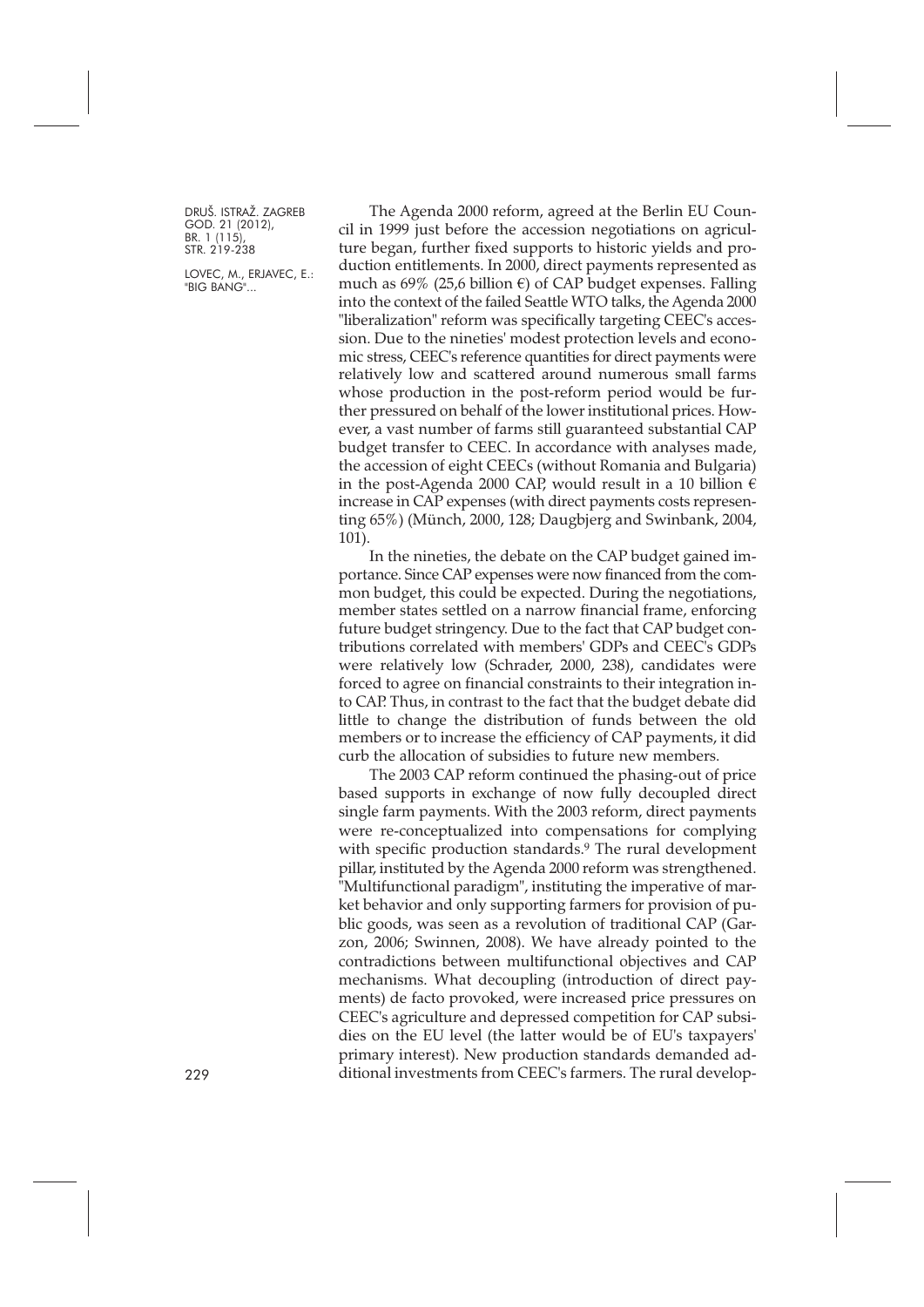LOVEC, M., ERJAVEC, E.: "BIG BANG"...

ment pillar, specifically targeting multifunctional objectives, was not based on EU level tenders but on national programs, demanding for capital intensive rural infrastructure and national co-financing. Already in the nineties, a relatively inefficient utilization of EU's rural development aids to CEEC's agriculture (SAPARD program) demonstrated that the real problem of their rural (agricultural) development were high input and low output prices sustained by EU's agricultural subsidies (Baker, 2002; O'Callaghan, 2003, 182).

After the 2003 reform, the Council of the EU declared (EC, 2003) that "/e/very country or Union has the right to an agricultural policy of its own, provided it is sustainable and avoids or limits trade distortion. The support the EU offers to its farmers is a policy choice, based on an objective of ensuring a sustainable agriculture, in its social, economic and environmental aspects. The reform confirms and acts on that choice, and aims at securing the future of farmers in a changing world in the light of societal demands and international requirements."

In other words, one year before the enlargement, CAP was de facto "nationalized". In accordance with the liberal institutional model, the planned enlargement augmented the will of the European Council and the ability of the Commission to rationalize CAP and to introduce new support targets (Swinnen, 2008). Yet, from the perspective of EU level interest groups (taxpayers, consumers or agricultural producers) there was hardly any evidence of CAP rationalization. Furthermore, the common decision making in the European Council and the common budget did not seem to have been the unique setting, autonomously influencing the "rationalization of the CAP", since nationalization of the CAP budget expenses merely reflected the structural differences between the agriculture of the old and of the new Europe. Contrary to intensive producers or fixed capital owners in EU-15, CEEC's agriculture was (on average) underdeveloped, bound by regional and global agro-food networks, which were putting downward pressures on its potential rents. This made them a weak voice, enabling post-enlargement CAP to be established on the basis of national budget effects and national multifunctional targets, on behalf of which the old members were able to sustain the asymmetrical capitalization levels of their agricultural production based capital. In the following chapter, this argument will be extended in order to explain the whole accession negotiations process.

#### **ACCESSION NEGOTIATIONS**

Early in 1998 ten candidates began to "screen" the 31 chapters of the *acquis communitaire*. The acquis of the seventh chapter 230 (on agriculture) consisted of common market organizations,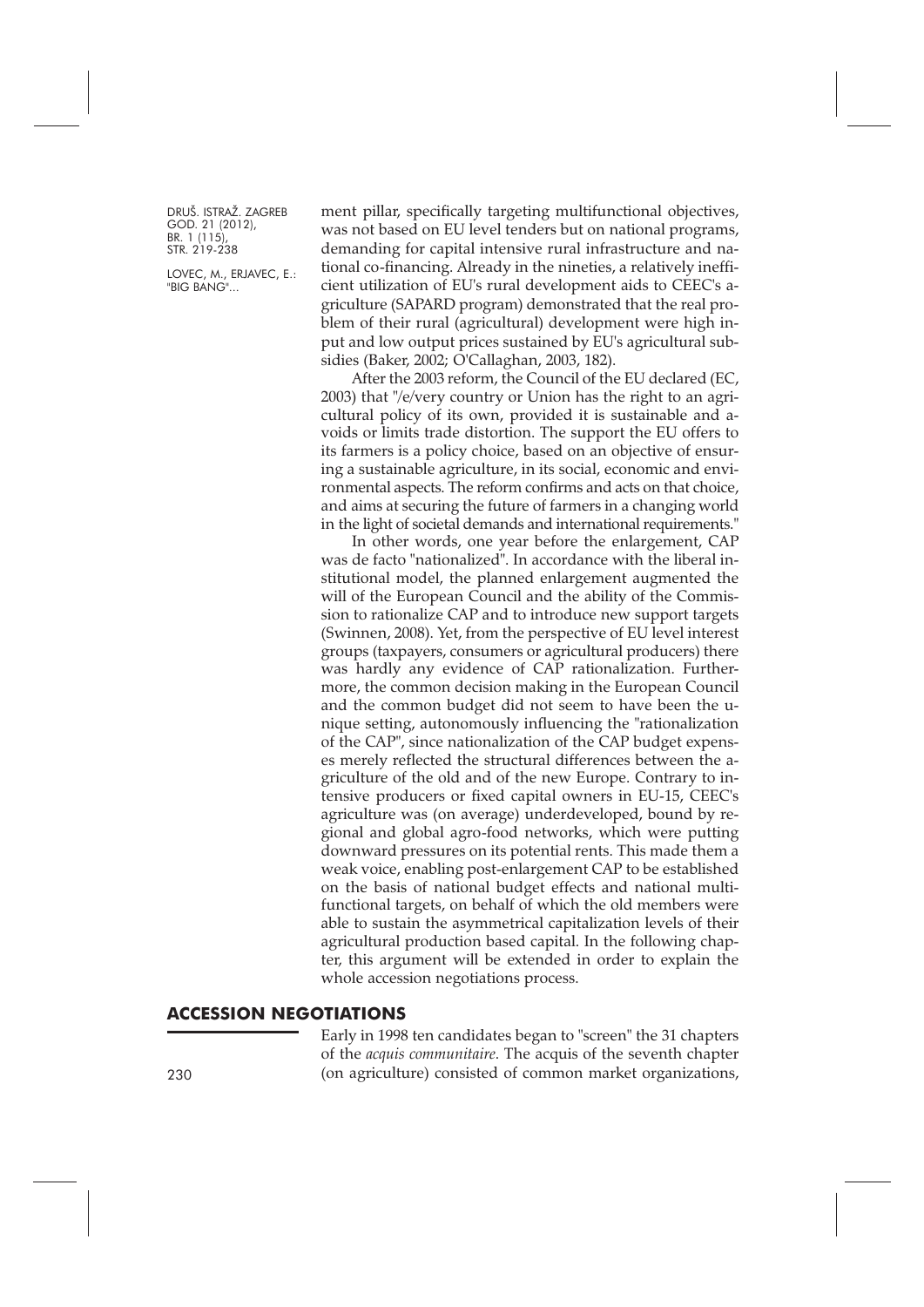LOVEC, M., ERJAVEC, E.: "BIG BANG"...

governing individual products' market and support regimes, of veterinary, phyto-sanitary and food safety standards. In 1999, when candidates were drafting their formal positions, the EU Berlin summit settled the Agenda 2000 reform, increasing the importance of direct payments. A couple of months later, negotiations on the agriculture chapter officially began. During several rounds of bilateral and multilateral sessions, the EU's and candidates' representatives (EU was not represented by DG enlargement but by Unit for Enlargement delegated from DG Agriculture) exchanged their "common positions" and "additional clarifications". Many issues were tackled at the parallel informal "technical meetings".10

Following the Agenda 2000 reform, candidates were pressuring the EC to start the talks on reference quantities and quotas, which were important for their direct payments. However, as we have tried to demonstrate in the above section, accession of CEECs into the post-Agenda 2000 CAP was still perceived as too expensive. Reformists saw the solution in a complete phasing-out of direct payments, which was unacceptable for the majority of the member states. Thus, the EC was postponing the debate. In 2000 and 2001, the progress of negotiations was only spasmodic. In its 2000 and 2001 reports, the EC concentrated on problems related to CEEC's acquis implementation. The 2002 report signaled serious delays in establishment of the Integrated Administration and Control System (IACS)11 (Baker, 2002).

Accession negotiations were clearly highly institutionalized. However, even the fact that the candidates were pressured to comply with the acquis did not seem to specifically reflect the role of EU's institutional resources but was essentially related to CEEC's agricultural structures. For numerous semi-subsistence farms with low capital, EU standards represented high costs (Zellei et al., 2005). The EU supported agricultural modernization through pre-accession rural development programs but the underlying effect of this carrot and stick approach was soft deagrarization of CEECs. This reflected the fundamental structural characteristics of the candidates' agricultural production: their farmers resembled more self-sustaining agricultural workers than agro-capital owners. The abundance of agricultural production factors was paradoxically not strengthening but weakening the CEEC's negotiating position. In EU-15, the role of agricultural lobbies was different. They publicly argued that CEEC's agricultural products, non-complying with EU standards, will flood EU markets. Since there were presidential and parliamentary elections in France and Germany in 2002 with CAP figuring as an important issue, these claims were mobilizing the pressure on 231 the final agreement on post-enlargement CAP.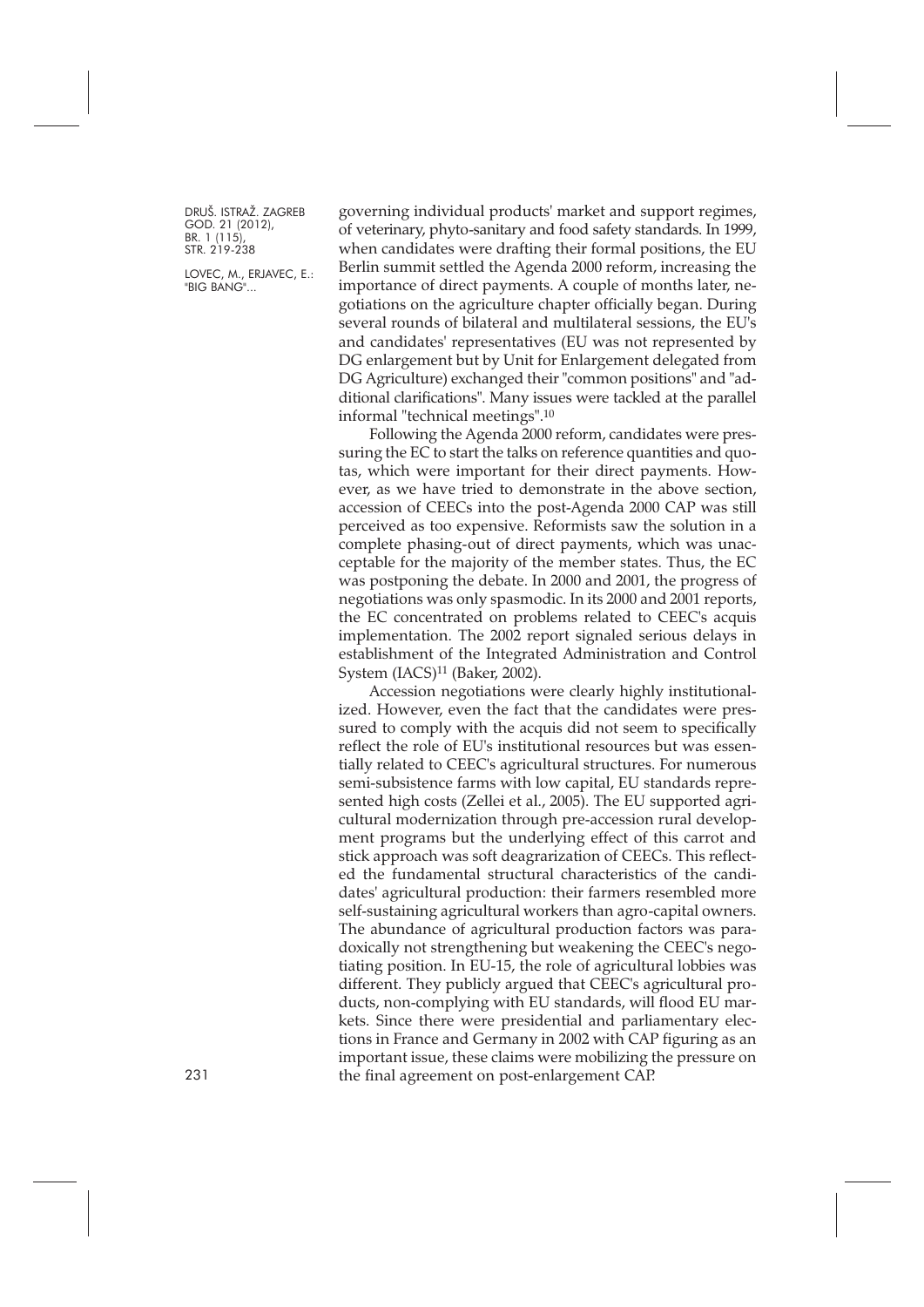LOVEC, M., ERJAVEC, E.: "BIG BANG"...

In its enlargement strategy, published in January 2002 (EC, 2002a), the EC proposed direct payments to be only gradually augmented in new member states (from 25% in 2004 to 100% in 2013). Production between the years 1995 and 1999 was proposed as a reference for direct payments. On behalf of the problems with implementation of IACS, candidates were offered the possibility of Single Area Payment Scheme (SAPS).12 There was not much reason for candidates to be satisfied with the proposal. During the reference period, their production was at the lowest levels. The EC's proposal was depressing the potential growth of their agricultural sectors. Even the SAPS scheme, which was presumably lessening bureaucratic pressures on their agriculture, would in practice demotivate potential production strategies of individual farmers due to the flat-rate nature of payments. Simultaneously, DG Agriculture presented a study (EC, 2002b) claiming that the economic position of candidates' agriculture would be improved after the enlargement even if direct payments were not granted (with the exception of Cyprus and Slovenia). The enlargement strategy demonstrated two things: the EC was well aware that candidates would comply with only the nominally improved position of their agriculture. And secondly, the slow progress was due to the disagreement on direct payments between the member states (or better said, between fixed capital owners and intensive producers) in which CEECs were, due to their poor production structures, relatively unimportant actors.

From April to the end of October 2002, negotiations on quotas and reference quantities continued. Candidates tried with direct bilateral negotiations with individual member states. In the fourth week of October 2002, French president Jacques Chirac and German chancellor Gerhard Schroeder made an agreement which enabled the conclusion of negotiations. They decided that direct payments will remain, but the overall expenditures in the EU-25 on market interventions and direct payments would be kept below the 2006 figure in real terms during the 2007-2013 financial perspective period.

The Franco-German agreement, formalizing budget discipline and past production based subsidies as a framework for CAP based redistribution, was endorsed at the October 2002 Brussels European Council (Daugbjerg and Swinbank, 2004, 101). Compared to the initial proposal of the EC, the final compromise agreement, prepared by the presiding state (Denmark), provided additional rural development funds for Poland, the Czech Republic, Slovakia, and Slovenia. Candidates were allowed to top-up direct payments (either from 232 national budgets or by using less than 20% part of the nation-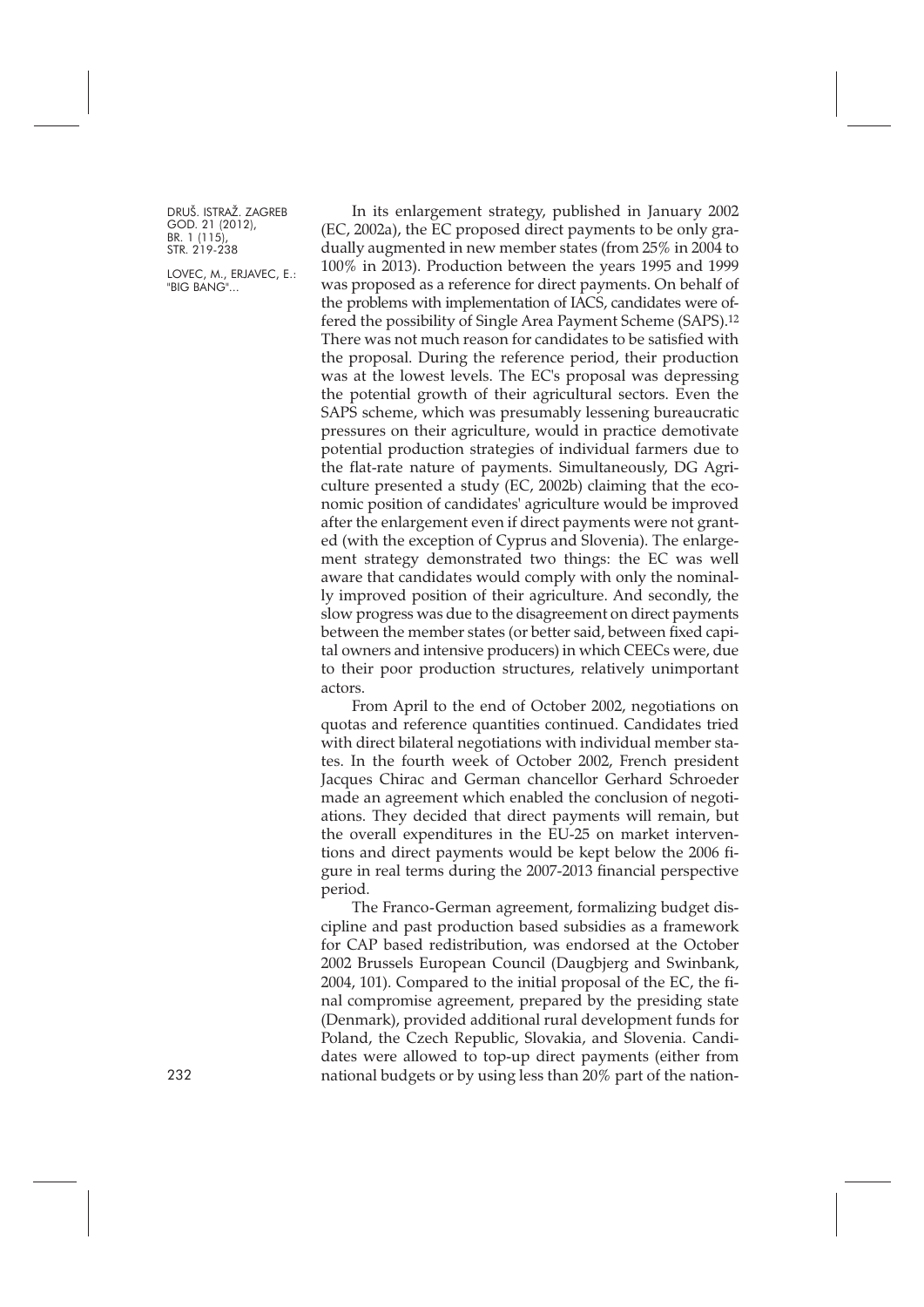LOVEC, M., ERJAVEC, E.: "BIG BANG"...

**DISCUSSION**

al rural development funds in the years 2004-2006). The maximum direct payment levels, including top-ups, ranged from 55% in 2004 to 100% in 2010. Some agricultural sectors in Slovenia and the Czech Republic were allowed higher top- -ups due to higher pre-enlargement supports. Where candidates' contributions to the CAP budget would exceed their benefits during the first years of accession, additional supports were granted (Swinnen, 2003, 8). This reflected both specific characteristics of candidates' agricultural sectors and their conformity with the nationalist accession negotiations discourse.

The chapter on agriculture was de facto closed just prior to the heads of states meeting in Copenhagen on 12 and 13 December 2002 (Baker, 2002, 12) when a final agreement on enlargement was reached. During 2002, DG Agriculture was already working on the 2003 CAP reform, settled in the year between the successful conclusion of accession negotiations and the accession itself (Dagbjerg and Swinbank, 2004, 103).

Planned enlargement was expected to increase direct CAP costs, tensions related to budget distribution and other policy related negative externalities. In accordance with both the liberal institutional model and the EU's official discourse, this provoked rationalization of the CAP and establishment of the new multifunctional targets. Common decision making and common policy financing, being the central characteristics of the institutional setting, specifically influenced pre-enlargement reforms.

In our analysis, we have tried to point out the weaknesses of such a perspective. Productivity growth was not threatening farmers per se, since the revenues on their physical work were comparably low, but capital fixed to agricultural production, whose supply would dramatically increase with falling aggregate production activities, influencing the prices and returns of agricultural assets and production inputs, was. Several intensive producers supported CAP liberalization, since they would benefit from the decreased input prices and agricultural product supply. In accordance with our first hypothesis, reforms, fixing subsidies to past production, satisfied the essential interests of both types of agro-capital.

In contrast to West European agricultural production structures, CEEC's farms were, on average, semi-substantial with low levels of factor capitalization. Limitations to distribution of CAP subsidies to the future new members and de facto nationalization of CAP support was our second hypothesis, 233 claiming that accommodation of CAP to the enlargement was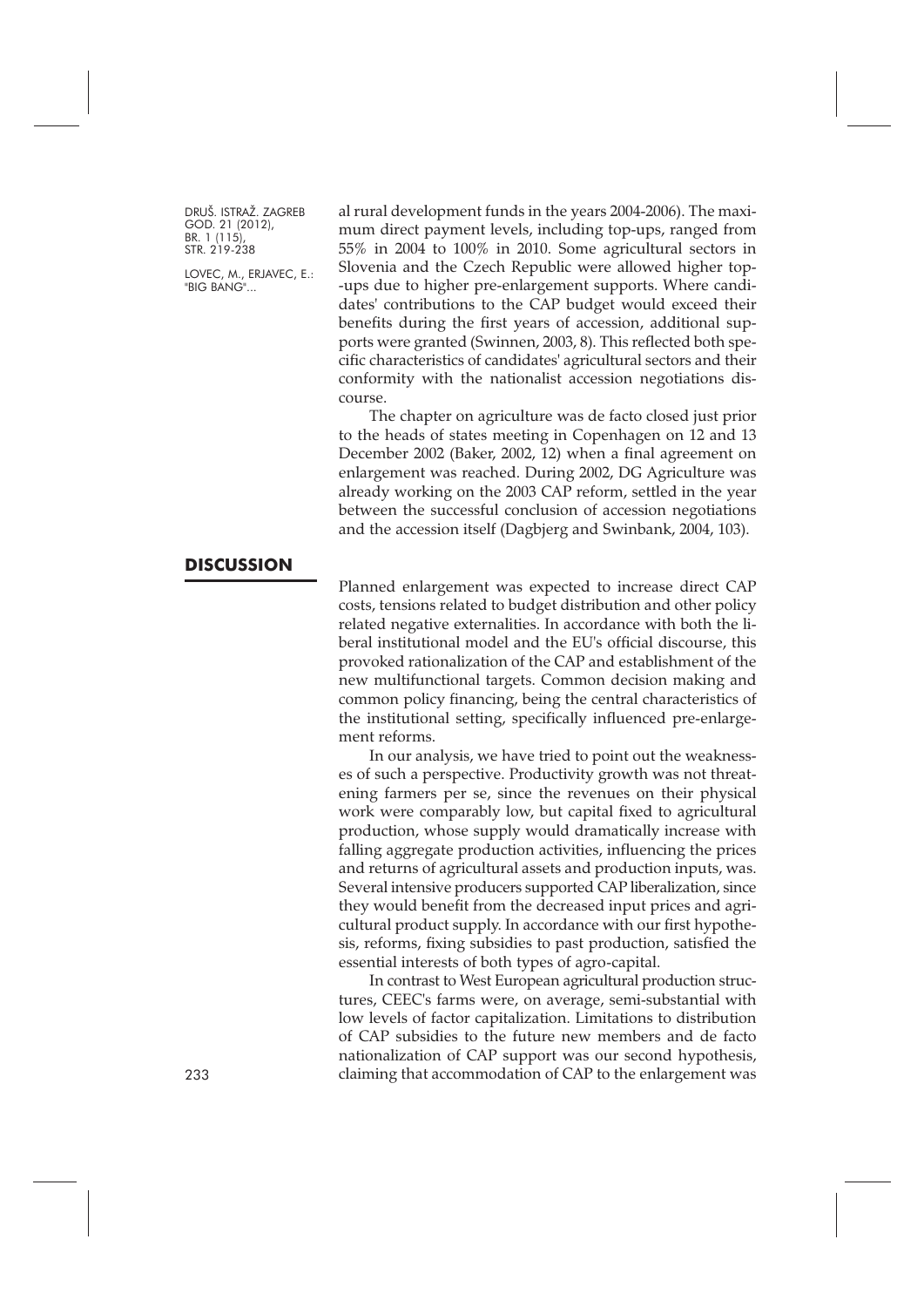LOVEC, M., ERJAVEC, E.: "BIG BANG"...

basically determined by the geography of agricultural production structures. The ad hoc policy and institutional arrangements curbing the potential supports' redistribution demonstrated that common institutions only played an instrumental role (our third hypothesis). The majority of the formal messages (discourses) on the reform and enlargement processes seemed to be simply targeting audiences, historically taxed by CAP due to their high transaction costs for effective engagement in policy reform. The weak role of the European taxpayers and consumers, whose interests should be defended by the EC, pointed to the importance of the notion of "structural power".

With successful integration, living and working conditions were not worsened for many of the CEEC's farmers, especially in sectors such as livestock products, coarse grains, fruits and vegetables. However, prior to the enlargement, the agricultural policy "tax" on CEEC's economies was approximately half of the EU average. In contrast to inflated food prices and agricultural production input prices, prices of the raw agricultural product remained relatively low after the enlargement. Thus, opportunity costs for CEEC's farmers to leave the agricultural business were substantially increased, which sometimes improved the position of those remaining in business. Yet, in contrast to the fact that the new members' consumers extensively financed their accession into CAP (Table 2, food in total consumer spending), the biggest beneficiary of their accession was the agro-food industry based in Western Europe. In EU members like Slovenia, self-sustainability in agricultural production fell to historically low levels. Such evolution was something that was not unexpected before the enlargement (Schrader, 2000, 238; O'Callaghan, 2003, 180; Swinnen, 2003).

In contrast to the enlargement effects, the candidates' overall formal satisfaction with accession agreements evidently pointed towards the limitations of conventionalism (empiricism) in theoretical perspectives. Conventions are essentially instrumental social institutions. This is important when considering the developments of the contemporary CAP, which seems to be fundamentally shaped by the budget discipline principle that was instituted in 2002. In 2006, the total additional expenditures for agriculture (the "costs of enlargement") were 3,9 billion € (Swinnen, 2003, 7-9). The 2006-2013 CAP budgets were fixed at the 2006 level with only a 1% nominal yearly increase allowed. Since direct payments for new members were being phased-in during the same period, it was expected that this would provoke breaches to budgetary limits. In 2004 and 2005, olive oil, cotton, tobacco and sugar 234 supports were decoupled. In 2008 the Health Check reform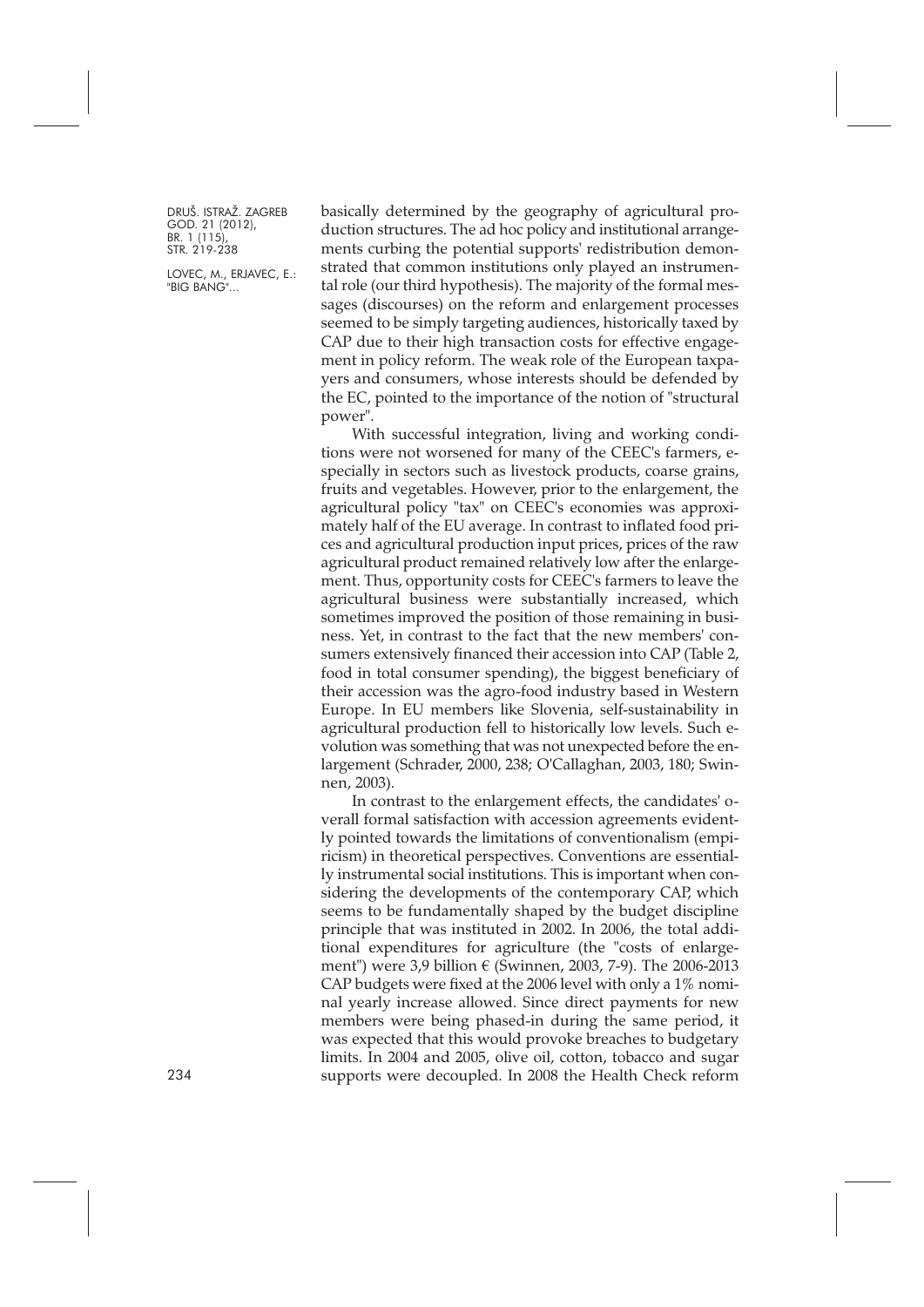LOVEC, M., ERJAVEC, E.: "BIG BANG"...

decoupled most of the remaining market supports. Due to the budget discipline provision, shares of direct payments were modulated into the rural development pillar, which was not bound by budget growth limitations and where effective supports were enhanced through national co-financing. Such developments demonstrated the strengthening of the role of intensive producers, pressuring for liberalization of supports regime on the EU's domestic market, and the strategies of localized (nationalized) agro-capital for preserving the rents by commoditizing specific extensive production practices. In spite of their extensive agricultural production factor resources, the recent "liberalization" and "extensification" of CAP have paradoxically further weakened the position of new members' agriculture in the EU's and global agro-food chains, pointing towards the need to study CAP beyond its institutional elements.

<sup>1</sup> Central and Eastern European candidate countries: Poland, Hungary, Czech Republic, Slovakia, Slovenia, Estonia, Lithuania, Latvia. Malta and Cyprus negotiated their accession together with CEEC-8. Bulgaria and Romania are taken into account in statistics on CEEC. All statistics are from the period of accession negotiations.

<sup>2</sup> This methodological practice is commonly referred to as positivist, with positivism being a philosophy of science (Jackson, 2011, 69-71).

<sup>3</sup> Additional because most of them were also net food importers which meant that CAP was already a negative tax for their economies.

<sup>4</sup> Following Schrader's calculation (2000, 238), between the 1986-8/ 1996-8 periods, CAP transfer from EU consumers dropped from 84 to 52 billion ECU and trasnfer from taxpayers to farmers increased from 22,5 to 58 billion ECU.

<sup>5</sup> In the nineties, shares of rented agricultural land ranged between 34% in United Kingdom to 65% in France (EU-15 average was 41%). Shares were generally increasing.

<sup>6</sup> 13 of 20 world's biggest agricultural products exporting countries (exempting EU and US, the biggest exporters).

<sup>7</sup> Hungarian beef and pork production declined for 10% during 1996- -2000 (in 1997, quarter of production was exported in Germany and other EU members) (O'Callaghan, 2003, 175). Prior to accession, some CEECs were increasing protection measures but on average, these remained under EU levels. EU product support estimate average (PSE) was 38% in 2000 and PSE of Hungary, Poland, Slovakia, Czech Republic and Latvia was 15-25% (Baker, 2002).

8 Semi-subsistence farms would tend to treat direct payments as household income, low productivity and hidden unemployment would persist (Dagbjerg and Swinbank, 2004, 103).

<sup>9</sup> If producing, 18 "cross-compliance" requirements, related to environmental protection, food safety and animal health and welfare, had to 235 be respected in order to apply for direct payments.

### **NOTES**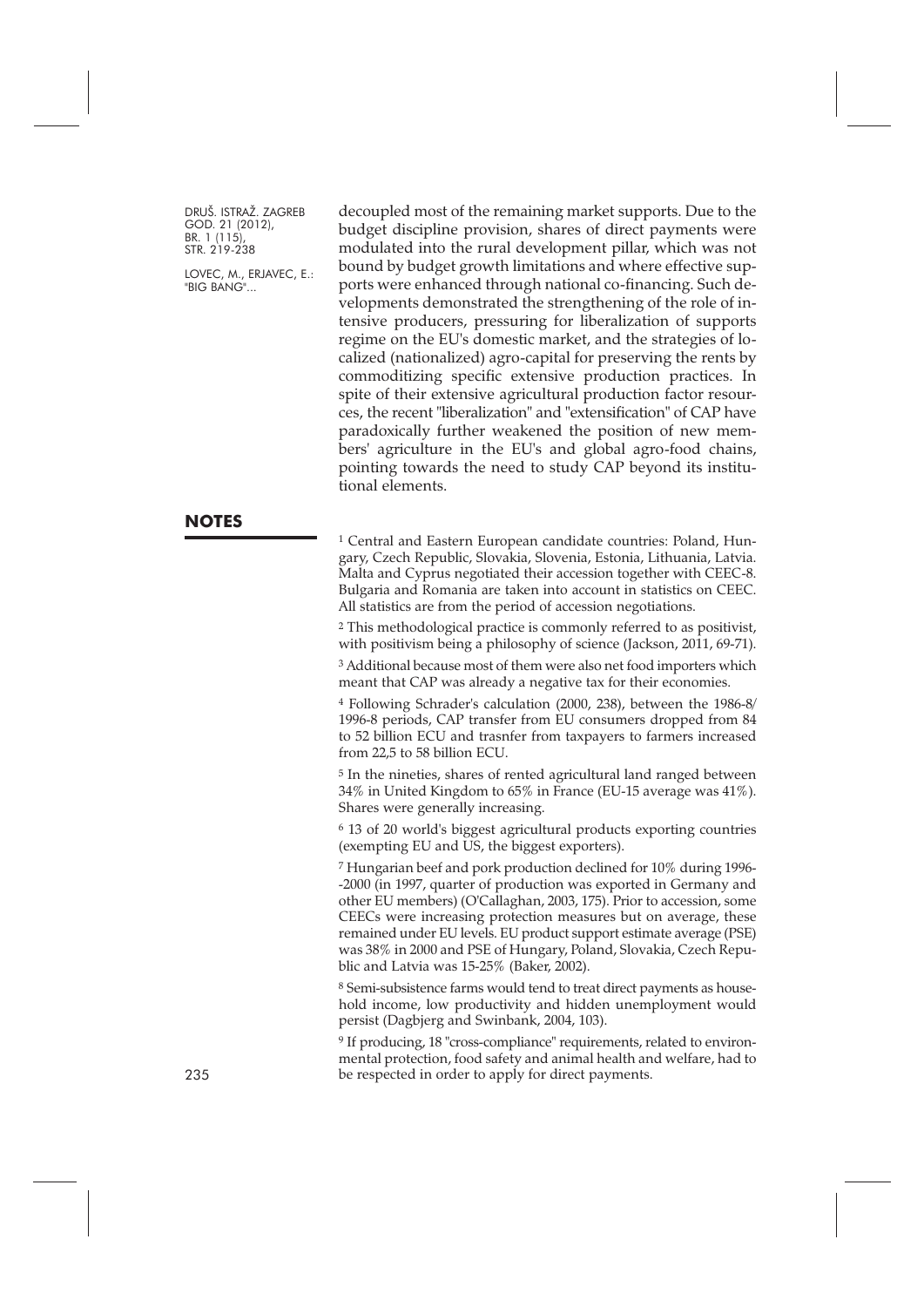LOVEC, M., ERJAVEC, E.: "BIG BANG"...

<sup>10</sup> There were 32 such meetings for Slovenia in four and a half years of accession negotiations. They were most frequent during the first and last year of negotiations. Altogether there were almost 100 technical meetings of various forms.

11 The IACS system is the mechanism by which producers claim their subsidies.

12 Financial rights would be established on the basis of agreed base areas, average yields, and eligible cattle and sheep numbers. These rights would then be disbursed on a flat-rate basis, over the entire agricultural area (Dagbjerg and Swinbank, 2004, 104).

#### **REFERENCES**

Ackrill, R. W. (2003), EU Enlargement, the CAP and the Cost of Direct Payments: A Note. *Journal of Agricultural Economics*, 54 (1): 73-78. [doi:10.](http://dx.doi.org/10.1111/j.1477-9552.2003.tb00049.x) [1111/j.1477-9552.2003.tb00049.x](http://dx.doi.org/10.1111/j.1477-9552.2003.tb00049.x)

Baker, D. (2002), *Agriculture in the EU's Eastern Enlargement – Current Status for CEECs*, Report nr. 144, Fødevareøkonomisk Institut: København.

Buckwell, A. and Tangermann, S. (1997), The CAP and Central and Eastern Europe. In: C. Ritson and D. R. Harvey (eds.), *The Common Agricultural Policy* (pp. 307-342), 2nd edition. CAB International.

Buckwell, A. and Tangermann, S. (1999), Agricultural Policy Issues of European Integration: The Future of Direct Payments in the Context of Eastern Enlargement and the WTO'. *MOCT-MOST: Economic Policy in Transitional Economies*, 9 (3): 229-254. [doi:10.1023/A:1009512503787](http://dx.doi.org/10.1023/A:1009512503787)

Coleman, W. D. and Tangermann, S. (1999), The 1992 CAP Reform, the Uruguay Round and the Commission: Conceptualizing Linked Policy Games. *Journal of Common Market Studies*, 37 (3): 385-405. [doi:10.](http://dx.doi.org/10.1111/1468-5965.00170) [1111/1468-5965.00170](http://dx.doi.org/10.1111/1468-5965.00170)

Cunha, A. (2004), A Role for Direct Payments? The Doha Round, EU Enlargement and Prospects for CAP Reform. In: A. Swinbank and R. Tranter (eds.), *A Bond Scheme for CAP Reform* (pp. 149-167), Centre for Agricultural Strategy, The University of Reading, UK, CABI Publishing. [doi:10.1079/9780851997445.0149](http://dx.doi.org/10.1079/9780851997445.0149)

Daugbjerg, C. (1997), *Farmers' Influence on East-West Integration in Europe: Policy Networks and Power*, TKI Working Papers on European Integration and Regime Formation, South Jutland University Press.

Daugbjerg, C. and Swinbank, A. (2004), The CAP and EU Enlargement: Prospects for an Alternative Strategy to Avoid the Lock-in of CAP Support. *Journal of Common Market Studies*, 42 (1): 99-119. [doi:10.1111/j.0021-9886.2004.00478.x](http://dx.doi.org/10.1111/j.0021-9886.2004.00478.x)

European Commission (2002a), *Enlargement and Agriculture: Successfully Integrating the New Member States into the CAP*. Issues Paper and Annex, Brussels: European Commission.

European Commission (2002b), *Impact Assessment of the Mid-Term Review Proposals on Agricultural Markets and Income in the EU-15 and EU-25 2004-2009,* Brussels: European Commission.

European Commission (2003), *A Long Term Perspective for Sustainable* 236 *Agriculture*, COM(2003)23 final, Brussels.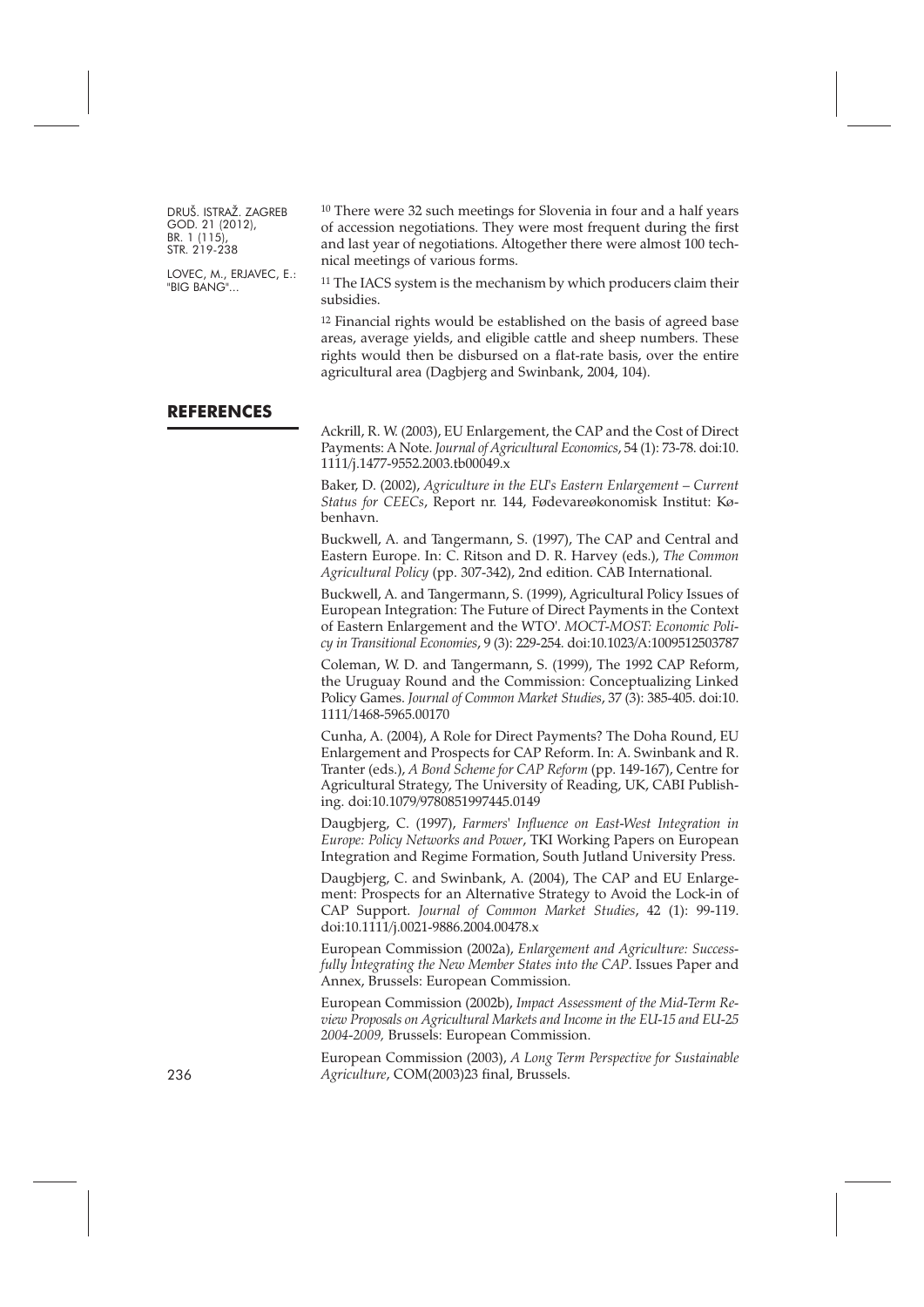LOVEC, M., ERJAVEC, E.: "BIG BANG"...

Garzon, I. (2006), *Reforming the Common Agricultural Policy: History of a Paradigm Change*, Basingstoke, New York, Palgrave Macmillan. [doi:10.](http://dx.doi.org/10.1057/9780230626577) [1057/9780230626577](http://dx.doi.org/10.1057/9780230626577)

Garzon, I. (2007), *A Changing Global Context in Agricultural Policy*. Policy Paper, Notre Europe 2007.

Gorton, M. and Davidova, S. (2001), The International Competitiveness of CEEC Agriculture. *The World Economy*, 24 (2): 185-200. [doi:10.](http://dx.doi.org/10.1111/1467-9701.00351) [1111/1467-9701.00351](http://dx.doi.org/10.1111/1467-9701.00351)

Jackson, P. T. (2011), *The Conduct of Inquiry in International Relations*, Routledge.

Kurki, M. (2008), *Causation in International Relations: Reclaiming Causal Analysis*, Cambridge, Cambridge University Press.

Lowe, P., Buller, H. and Ward, N. (2002), Setting the Next Agenda? British and French Approaches to the Second Pillar of the Common Agricultural Policy. *Journal of Rural Studies*, 18 (1): 1-17. [doi:10.1016/S0743-](http://dx.doi.org/10.1016/S0743-0167(01)00025-0) [0167\(01\)00025-0](http://dx.doi.org/10.1016/S0743-0167(01)00025-0)

Moyer, W. and Josling, T. (2002), *Agricultural Policy Reform. Politics and Process in the EU and US in the 1990s*, Burlington, Ashgate.

Münch, W. (2000), Effects of CEEC-EU Accession on Agricultural Markets in the CEEC and on Government Expenditure. In: Ministry of Agriculture, Forestry and Food (MAFF), *Internal Sources on Negotiations in the Chapter Agriculture*, Ljubljana: MAFF.

Negotiating Team for the Accession of the Republic of Slovenia to the EU (NTARS), (2000), *Negotiating Positions of the Republic of Slovenia on Accession to the European Union*, Ljubljana, Government Office for European Affairs.

O'Callaghan, B. A. (2003), *The Economics of European Integration*, Palgrave Macmillan, Houndmills, Bashingstoke, Hampshire.

OECD (2002), *Agricultural Policies in Transition Countries: Trends in Policies and Support*, Paris.

Patomäki, H. and Wight, C. (2000), After Postpositivism? The Promises of Critical Realism. *International Studies Quarterly*, 44 (2): 213-237. [doi:10.1111/0020-8833.00156](http://dx.doi.org/10.1111/0020-8833.00156)

Potter, C. and Lobley, M. (2004), Agricultural Srestructuring and State Assistance: Competing or Complementary Rural Policy Paradigms? *Journal of Environmental Policy and Planning*, 6 (1): 3-18. [doi:10.](http://dx.doi.org/10.1080/1523908042000259659) [1080/1523908042000259659](http://dx.doi.org/10.1080/1523908042000259659)

Potter, C. and Tilzey, M. (2005), Agricultural Policy Discourses in the European Post-Fordist Transition: Neoliberalism, Neomercantilism and Multifunctionality. *Progress in Human Geography*, 29 (5): 581-600. [doi:10.1191/0309132505ph569oa](http://dx.doi.org/10.1191/0309132505ph569oa)

Potter, C. and Tilzey, M. (2007), Agricultural Multifunctionality, Environmental Sustainability and the WTO: Resistance or Accommodation to the Neoliberal Project for Agriculture? *Geoforum*, 38 (6): 1290-1303. [doi:10.1016/j.geoforum.2007.05.001](http://dx.doi.org/10.1016/j.geoforum.2007.05.001)

Pouliquen, A. (2001), *Competitiveness and Farm Incomes in the CEEC Agri-Food Sectors*, Independent Study Requested by the DG Agriculture. 237 European Commission: Brussels.